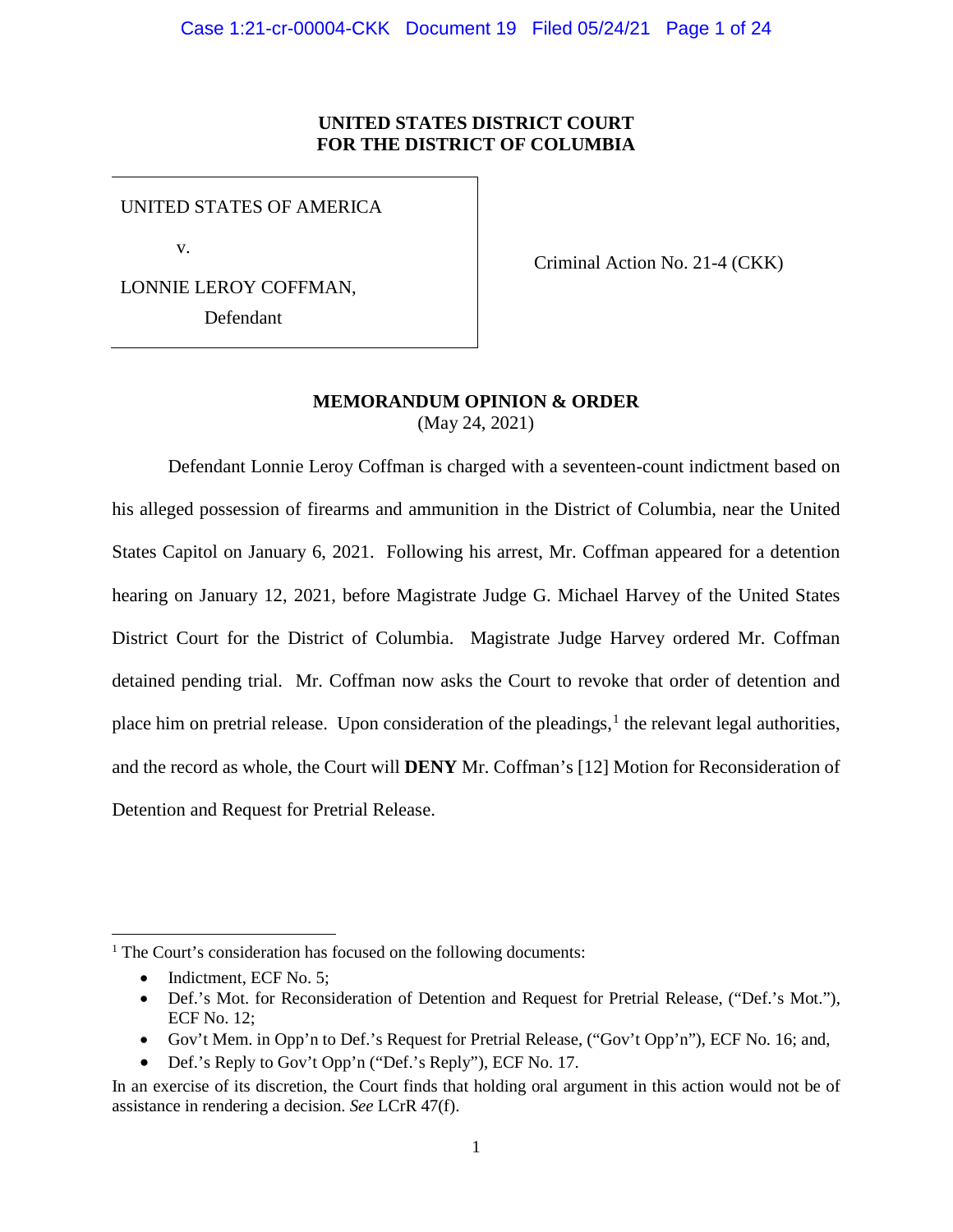#### **I. BACKGROUND**

#### **A. Factual Background**

"On January 6, 2021, a joint session of the United States Congress convened at the United States Capitol." Aff. in Supp. of Compl., ECF No. 1-1, at 1. As required by the Constitution, *see* Const. Amend. XII, Congress convened this joint session "to certify the vote count of the Electoral College [from] the 2020 Presidential Election" that "had taken place on November 3, 2020," Aff. in Supp. of Compl., ECF No. 1-1, at 1. "The joint session began at approximately 1:00 p.m.," with then-Vice President Michael R. Pence "present and presiding in the Senate chamber." *Id.*

"[A]t approximately 12:47 p.m. on January 6, 2021," moments before the joint session of Congress was to begin, "the United States Capitol Police responded to the report of a possible explosive device in the vicinity of the National Republican Club," located at 300 First Street, Southeast, in Washington, D.C. *Id.* Shortly thereafter, the Capitol Police received reports of another "possible explosive device at the Democratic National Committee Headquarters." *Id.* The Democratic National Committee Headquarters "is located at 430 South Capitol Street, Southeast, in Washington, D.C.," "approximately three blocks from the National Republican Club." *Id.* In response to these threats, the Capitol Police bomb squad arrived in the area and "established a secure perimeter . . . to protect the public and to facilitate the investigation of the possible explosive devices . . . in the vicinity." *Id.*

While carrying out an investigative sweep for explosives within the secured perimeter, "two United States Capitol Police officers observed the handle of what appeared to be a firearm on the front right passenger seat of" an unattended "red GMC Sierra 1500 pickup truck" with an Alabama license plate. *Id.* "A law enforcement database check of the vehicle registration revealed that the vehicle was registered to Lonnie L. Coffman with a home address in Falkville, Alabama."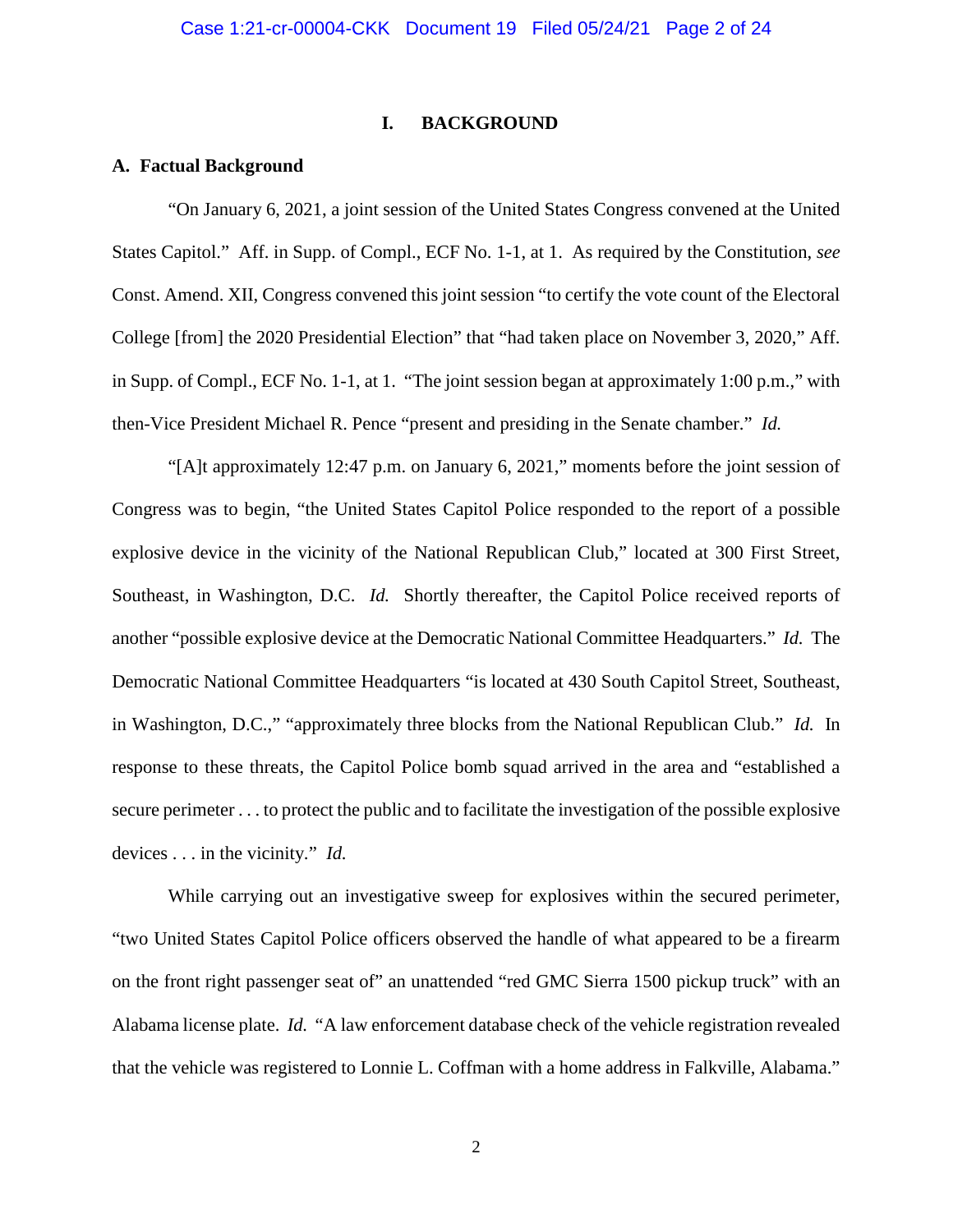### Case 1:21-cr-00004-CKK Document 19 Filed 05/24/21 Page 3 of 24

*Id.* After checking the vehicle's registration, the investigating officers then carried out a complete search of Mr. Coffman's truck, including both the cab of the truck and the bed of the truck, which was covered with a "fabric top." *Id.*

Through their search of Mr. Coffman's vehicle, the Capitol Police recovered a substantial cache of weaponry. Specifically, the investigating officers identified a loaded 9mm Hi-Point handgun; a loaded Windham Weaponry rifle; a loaded Hatfield Gun Company SAS shotgun; several large-capacity ammunition feeding devices loaded with more than ten rounds of ammunition; hundreds of rounds of ammunition; a crossbow with bolts; several machetes; camouflage smoke devices; and a stun gun. *See* Detention Order, ECF No. 8, at 3; Gov't Opp'n, Ex. C, ECF No. 15-3, at 1–14. "According to records checks of the National Firearms Registration and Transfer Record database" none of these weapons were registered to Mr. Coffman. Aff. in Supp. of Compl., ECF No. 1-1, at 2–3. Moreover, Mr. Coffman had not registered any of these firearms in accordance with District of Columbia law. *Id.* at 3.

In the bed of Mr. Coffman's truck, law enforcement officers also recovered eleven mason jars containing a flammable liquid, with a hole punched in the top of each jar, along with lighters and rags. *See* Detention Order, ECF No. 8, at 3; Gov't Opp'n, Ex. C, ECF No. 15-3, at 14. Bomb technicians observed that the liquid-filled mason jars, lighters, and rags "appeared to be consistent with components for an explosive or incendiary device known as a 'Molotov Cocktail'" and contained an "igniting substance . . . consistent with gasoline." Aff. in Supp. of Compl., ECF No. 1-1, at 1–2. Mr. Coffman later informed law enforcement officers himself that these mason jars also contained "melted Styrofoam and gasoline." *Id.* at 3. "An explosive enforcement officer with the Bureau of Alcohol Tobacco Firearms and Explosives [subsequently] advised that melted Styrofoam and gasoline [is] an explosive mixture that has the effect of napalm insofar as it causes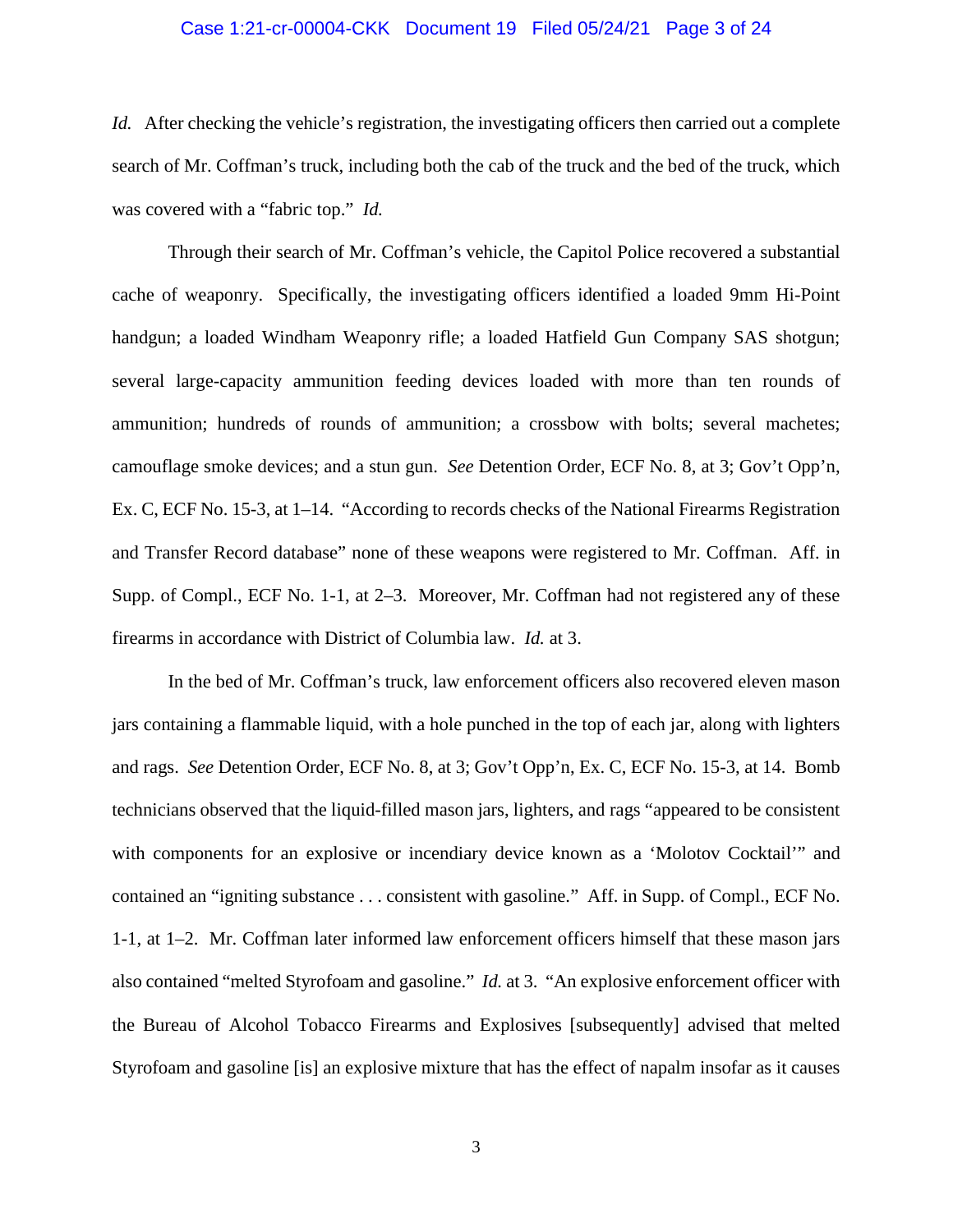#### Case 1:21-cr-00004-CKK Document 19 Filed 05/24/21 Page 4 of 24

the flammable liquid to better stick to objects that it hits upon detonation." *Id.*

Through their search of Mr. Coffman's vehicle, the investigating officers also recovered various handwritten notes. One of these handwritten notes contained a quote attributed to Abraham Lincoln, stating: "We The People Are The Rightful Masters Of Both The Congress And The Courts, Not To Overthrow The Constitution But To Overthrow The Men Who Pervert The Constitution." Gov't Opp'n, Ex. I, ECF No. 15-9, at 1. Included beneath this quote was a list, which explicitly named one federal judge, designated as a "bad guy," and a Democratic member of the House of Representatives, specifically identified as

<sup>2</sup> *Id.* Additionally, another handwritten note found within Mr. Coffman's vehicle listed the names and supposed contact information of "Conservative Talk Show Host Mark Levin," "Shaun Hannity," and "Senator Ted Cruz." *Id.* at 2. Investigating officers recovered all of this evidence from Mr. Coffman's unattended vehicle on the day of January 6, 2021.

Mr. Coffman, himself, attempted to return to his vehicle at approximately 6:30 PM on the evening of January 6, 2021. *See* Aff. in Supp. of Compl., ECF No. 1-1, at 2. He had departed from his truck around 9:15 AM that morning, traveling alone towards the United States Capitol, *see* Gov't Opp'n, Ex. B, ECF No. 15-2, at 1–3; *see also* Aff. in Supp. of Compl., ECF No. 1-1, at 3, and photographic evidence shows that he had gathered with a crowd in the vicinity of the Capitol Building during the day, *see* Gov't Opp'n, Ex. B, ECF No. 15-2, at 3. As Mr. Coffman headed back towards his vehicle, however, he was intercepted by law enforcement officers on the 400 block of First Street, Southeast. *See* Aff. in Supp. of Compl., ECF No. 1-1, at 2. Mr. Coffman

 $\overline{a}$ 

<sup>&</sup>lt;sup>2</sup> To preserve the safety of the public figures named within Mr. Coffman's lists, the Court has redacted personally identifying information that might draw unwanted and threatening attention to those individuals. The Court makes these redactions in an exercise of its discretion, based upon the heightened interests of these public figures in maintaining their personal security. *See United States v. Hubbard*, 650 F.2d 293, 316–17 (D.C. Cir. 1980).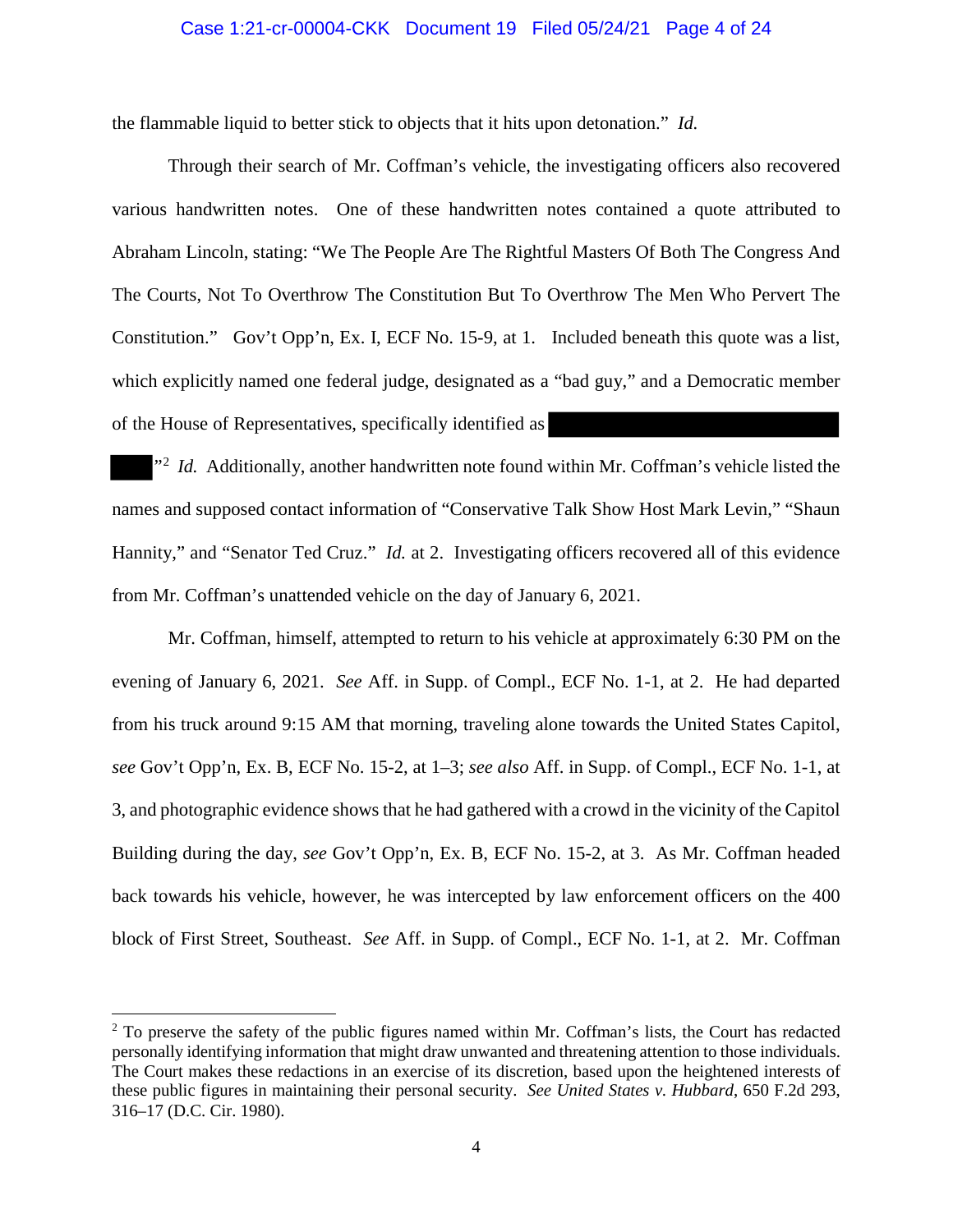## Case 1:21-cr-00004-CKK Document 19 Filed 05/24/21 Page 5 of 24

identified himself to the officers as "Lonnie" and stated that he was returning to his nearby vehicle, which he described as "a red pickup truck." *Id.* The officers asked Mr. Coffman "if he had any weapons on his person, and he responded that he had a gun in his right front pants pocket." *Id.* Accordingly, the officers searched Mr. Coffman and recovered a "9mm Smith & Wesson handgun," another "22 caliber derringer style handgun," and two sets of "GMC vehicle keys." *Id.* "Both sets of keys matched" the red pickup truck searched by law enforcement earlier that day "and were capable of unlocking its door." *Id.*

During their search of Mr. Coffman, the investigating officers "also recovered a wallet from [his] person." *Id.* The wallet "contained an Alabama driver's license with the name Lonnie Leroy Coffman and the same address in Falkville, Alabama that was returned from database check of the vehicle registration for the red GMC Sierra Pickup." *Id.* Also within Mr. Coffman's wallet was a miscellaneous piece of paper with the contact information for an individual identified by law enforcement as a member of a militia group from Southeast Texas, known as the "American Patriots." *See* Gov't Opp'n, Ex. E, ECF No. 15-5, at 1–2. The same paper from Mr. Coffman's wallet also featured an address from Brownsville, Texas. *See id.* at 2. Law enforcement subsequently identified this address as the site of "Camp Lonestar," a reported gathering place for Texas militia groups that patrol the border for illegal aliens. *See id.* at 1–2. In 2014, the Federal Bureau of Investigation ("FBI") had previously identified Mr. Coffman as a participant at Camp Lonestar, where he was armed with a "crack barrel 12 gauge shotgun and a 9mm pistol." *Id.*, Ex. G, ECF No. 15-7, at 4.

Mr. Coffman was ultimately arrested following law enforcement's search of his vehicle and person on January 6, 2021. *See* Arrest Warrant, ECF No. 3, at 1. Following his arrest, law enforcement conducted further investigation into Mr. Coffman. First, a court-authorized search of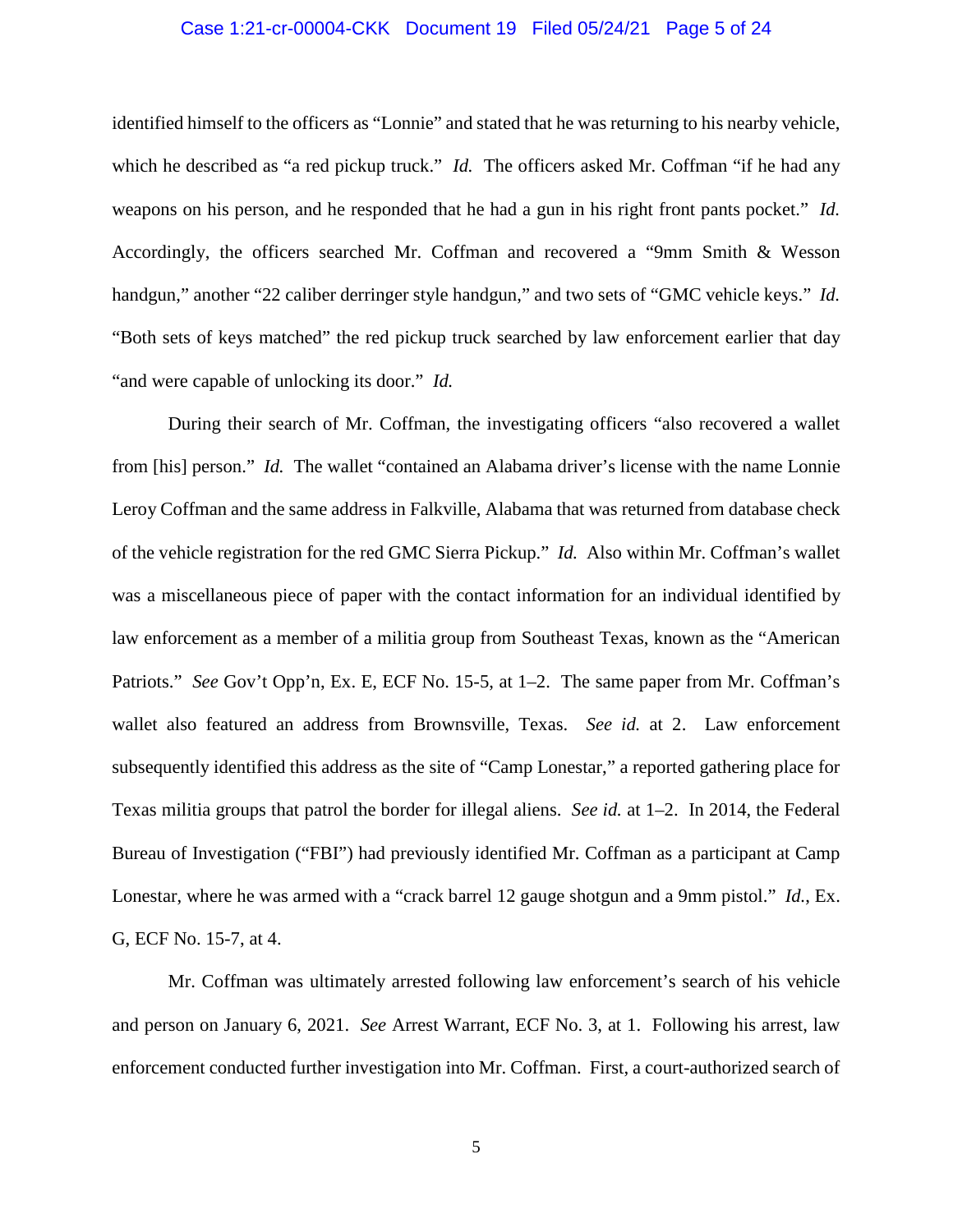#### Case 1:21-cr-00004-CKK Document 19 Filed 05/24/21 Page 6 of 24

a GPS tracking device found in Mr. Coffman's truck revealed that Mr. Coffman had previously traveled to Washington, D.C., on December 11, 2020. *See* Gov't Opp'n, Ex. I, ECF No. 15-10, at 1–7. This GPS tracking device also showed that, on December 11, 2020, Mr. Coffman drove around the United States Capitol and attempted to drive to the residence of Senator Ted Cruz. *Id.* The Capitol Police further discovered that on December 11, 2020, Mr. Coffman had called the Senate office of Senator Ted Cruz. *See id.*, Ex. K, ECF No. 15-11, at 1–3. Internal records from Senator Cruz's office summarized Mr. Coffman's call:

Man says that he went to [Senator Cruz's] DC home to visit him with no answer at the door, and then called to try to arrange a meeting with him over the phone. Directed him to the scheduler's email address. He is also looking for contact info for S. Hannity, M. Levin, and R. Limbaugh.

*Id.* at 2. A staff from Senator Cruz's office further explained to the United States Capitol Police that Mr. Coffman had seemed "unbalanced" or "not 100% there" during the call. *Id.* at 1. While Mr. Coffman "did not seem threatening" on the phone, his comments "were odd enough to record." *Id.* The staff also noted that Mr. Coffman seemed "to be coming from the 'friend' angle in wanting to . . . help with the election fraud he saw." *Id.*

On January 26, 2021, law enforcement officers also conducted a court-authorized search of Mr. Coffman's Alabama residence. During the search, officers recovered an additional set of liquid-filled mason jars with hole-punched lids, matching those found in Mr. Coffman's truck on January 6, 2021. *See id.*, Ex. L, ECF No. 15-12, at 1. Furthermore, law enforcement officers recovered from Mr. Coffman's residence multiple rifles, ammunition, *see id.* at 2–5, and documents related to a militia group called the "Southwest Desert Militia," *see id.*, Ex. M, ECF No. 15-13, at 1–2. Additionally, the officers identified another handwritten list within Mr. Coffman's residence, which stated: "Use White Pages To Locate People." *Id.* at 3. That list then named specific individuals, along with corresponding descriptions transcribed next to their names.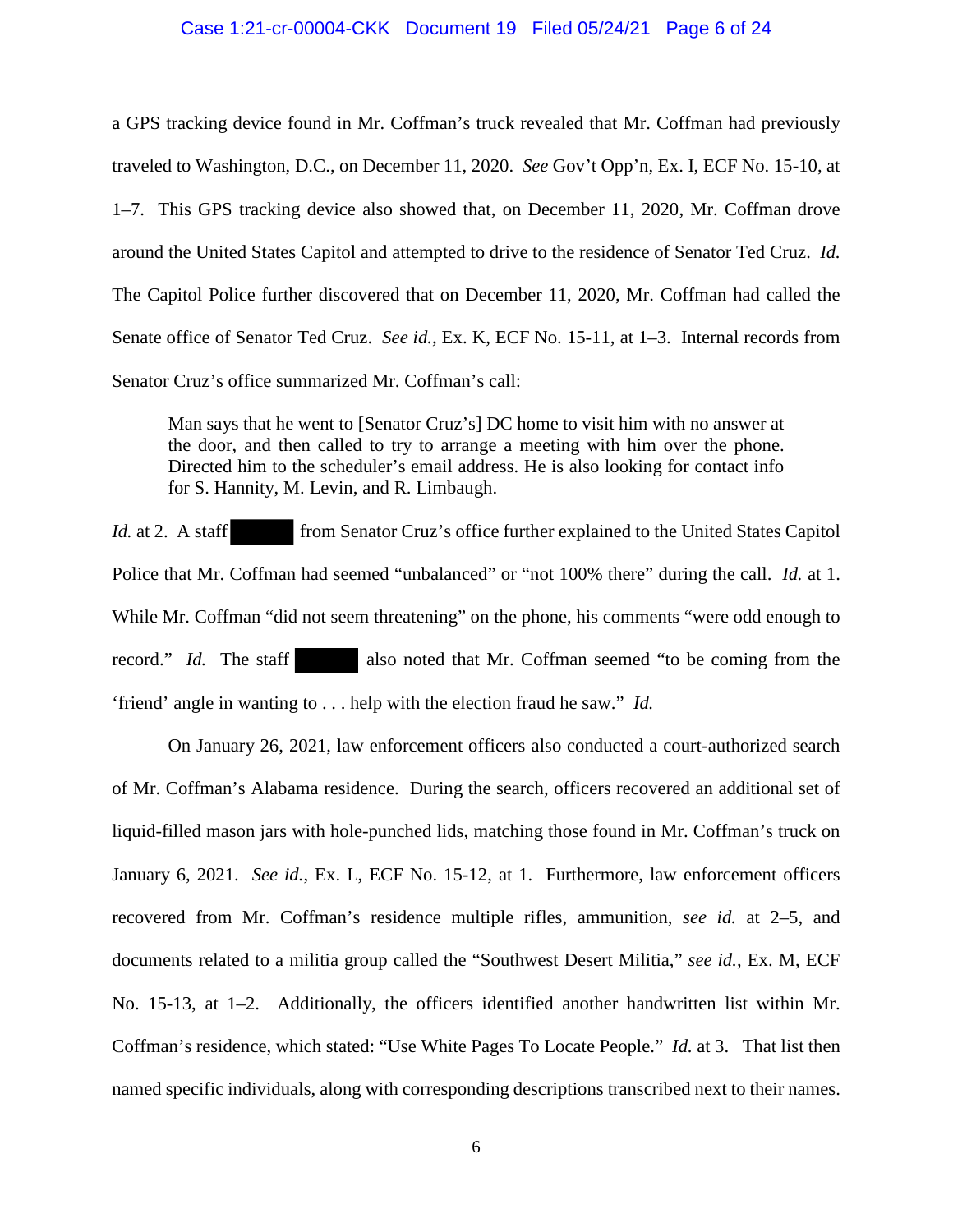### Case 1:21-cr-00004-CKK Document 19 Filed 05/24/21 Page 7 of 24

These descriptions included, for example: "ex Dem. Senator, traitor," "Billionaire left[i]st, traitor,"

"radical Dem. Senator," "billionaire oilman & fund-raiser for Obama,"

and "G.E., Obama's lap dog." *Id.* at 3.

Finally, law enforcement conducted investigative interviews with members of Mr. Coffman's family following the events of January 6, 2021. *See id.*, Ex. N, ECF No. 15-14, at 1– 8. During these interviews, Mr. Coffman's family explained that Mr. Coffman was an Army veteran who had served two tours during the Vietnam War. *See id.* at 4. Mr. Coffman "often spoke about the difficulty he had dealing with the experiences from the war" and also "dealt with depression." *Id.* at 5. In 2008, Mr. Coffman separated from his wife, *see id.* at 2, and one family member reported that Mr. Coffman "became a hermit after he separated from his wife," *id.* at 6. In a January 17, 2021 interview, Mr. Coffman's ex-wife stated that Mr. Coffman "was very closed mouth about what he did" and "acts without communicating." *Id.* at 1. She also explained that Mr. Coffman "would leave the state at random times for extended periods," without telling his family "where [he] went, why he left, or what he was doing." *Id.*

#### **B. Procedural Background**

On January 7, 2021, the government charged Mr. Coffman by criminal complaint with a violation of 26 U.S.C. 5861(d), for the possession of an unregistered "destructive device," and for a violation of D.C. Criminal Code 22-4504(a), for "[c]arrying a pistol without a license." Compl., ECF No. 1, at 1. On January 11, 2021, a grand jury returned a seventeen-count indictment, charging Mr. Coffman with one count of Possession of an Unregistered Firearm – Destructive Device (26 U.S.C. Section 5861(d)), three counts of Carrying a Pistol Without a License (22 D.C. Code Section 4504(a)), two counts of Carrying a Rifle or Shotgun (22 D.C. Code Section 4504(a-1)), one count of Possession of a Large Capacity Feeding Device (7 D.C. Code Section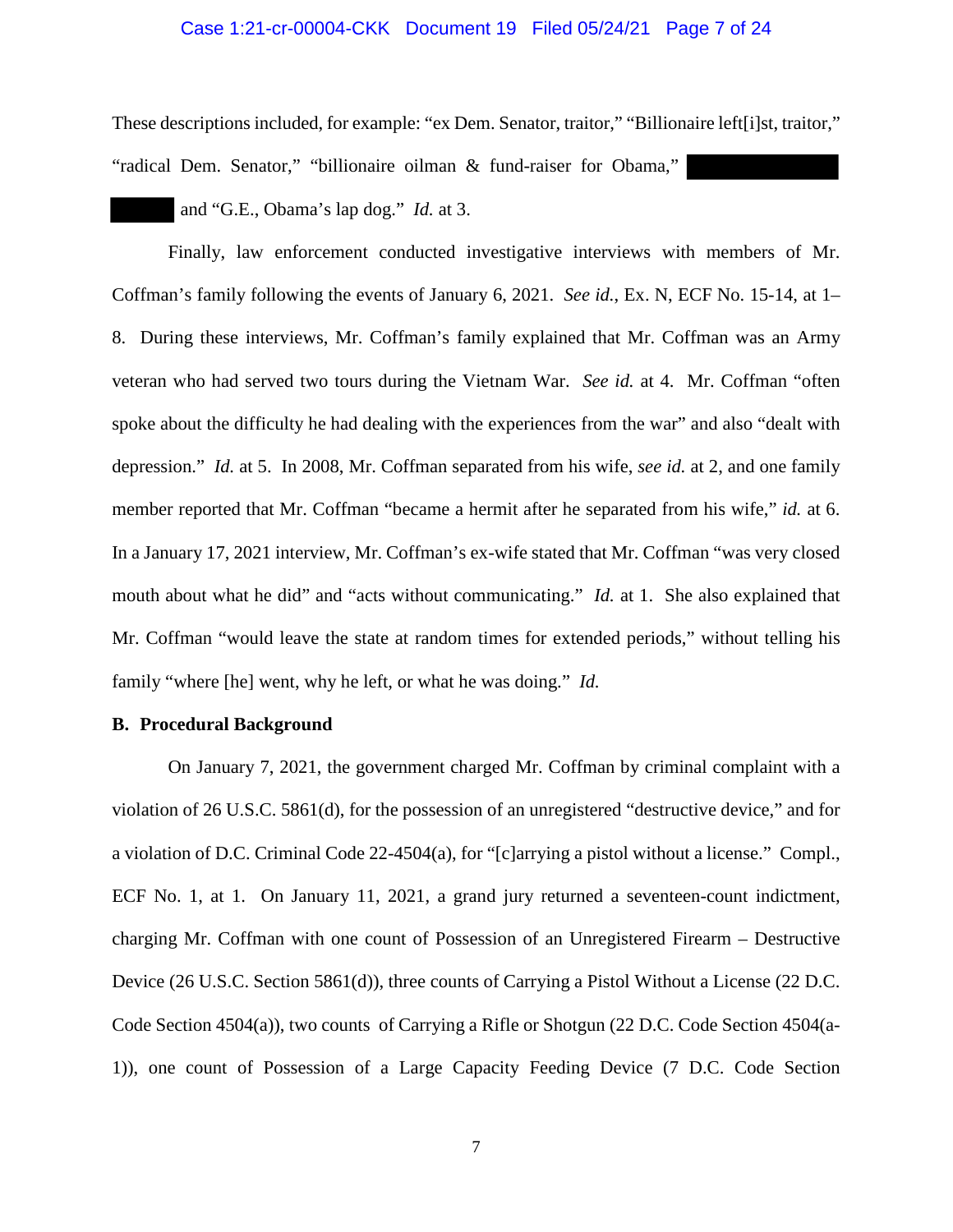#### Case 1:21-cr-00004-CKK Document 19 Filed 05/24/21 Page 8 of 24

2506.01(b)), five counts of Possession of an Unregistered Firearm (7 D.C. Code Section 2502.01(a)), and five counts of Unlawful Possession of Ammunition (7 D.C. Code Section 2506.01(a)(3)). *See* Indictment, ECF No. 5, at 1–6.

On January 12, 2021, Mr. Coffman appeared for a detention hearing before Magistrate Judge G. Michael Harvey of the United States District Court for the District of Columbia. Applying the analysis required by the Bail Reform Act, Magistrate Judge Harvey found "by clear and convincing evidence that no condition or combination of conditions of release" for Mr. Coffman "would reasonably assure the safety of any other person and the community." Detention Order, ECF No. 8, at 2. Accordingly, Magistrate Judge Harvey ordered Mr. Coffman to remain detained pending trial. *See id.* at 4. On April 30, 2021, Mr. Coffman filed a motion requesting this Court to reconsider Magistrate Judge Harvey's detention order and release Mr. Coffman pending trial, under conditions. *See* Def.'s Mot. at 1. The government has opposed Mr. Coffman's motion, *see* Gov't Opp'n at 1, which is now ripe for the Court's review.

#### **II. LEGAL STANDARD**

A defendant ordered detained by a magistrate judge may file "a motion for revocation or amendment to the order" with "the court having original jurisdiction over the offense." 18 U.S.C. § 3145(b). "Although the D.C. Circuit has not ruled on the matter, every circuit to consider the issue has found that a magistrate judge's detention order is subject to *de novo* review." *United States v. Padilla*, No. CR 21-214 (JDB), 2021 WL 1751054, at \*4 (D.D.C. May 4, 2021) (citing *United States v. Hunt*, 240 F. Supp. 3d 128, 132–33 (D.D.C. 2017) (referencing cases from the Second, Third, Fourth, Fifth, Sixth, Seventh, Eighth, Ninth, Tenth, and Eleventh Circuits that support this proposition). This Court has also adopted a *de novo* standard for the review of a magistrate judge's detention order. *See United States v. Riggins*, 456 F. Supp. 3d 138, 142 (D.D.C.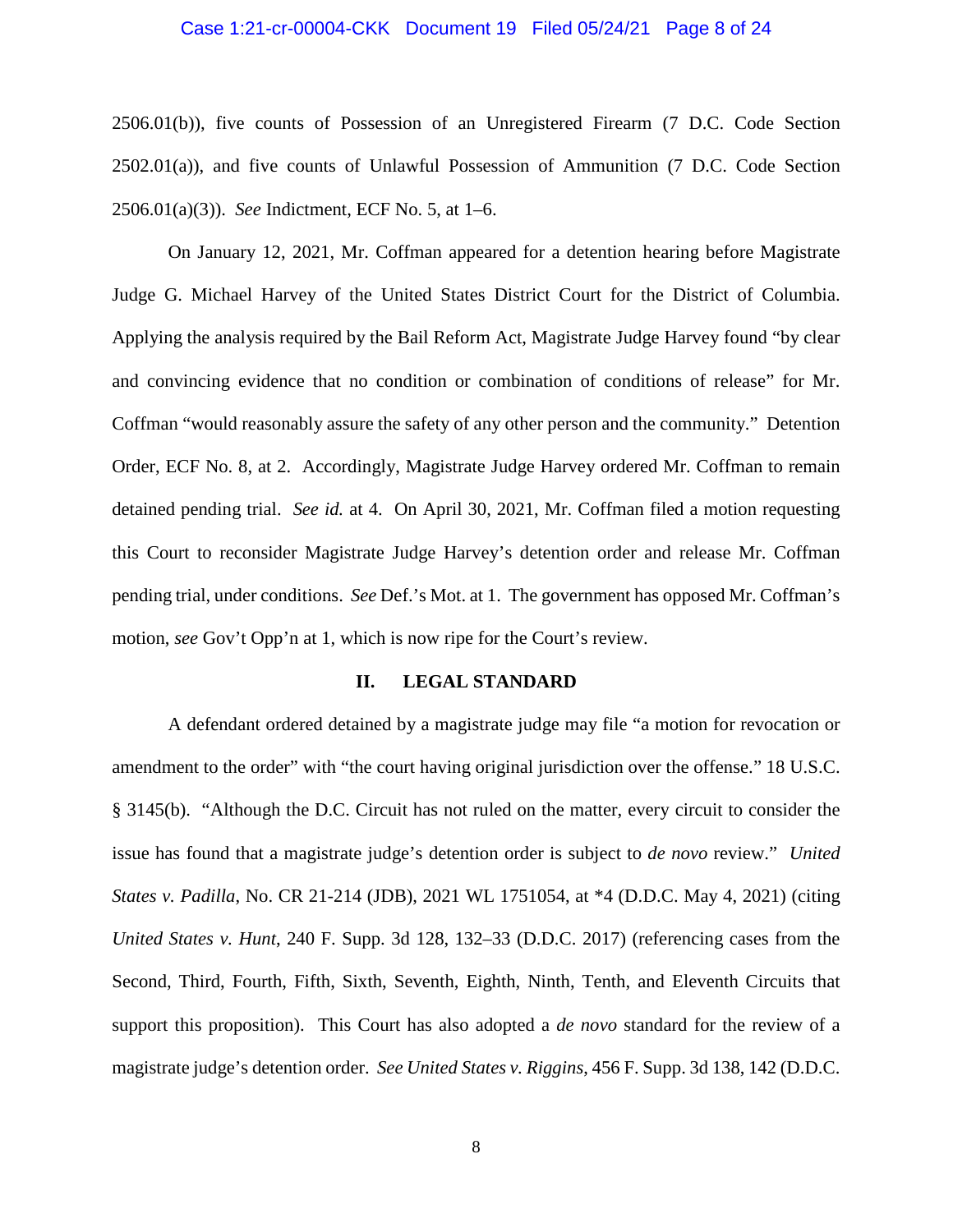2020).

"In our society liberty is the norm, and detention prior to trial or without trial is the carefully limited exception." *United States v. Munchel*, 991 F.3d 1273, 1279 (D.C. Cir. 2021) (quoting *United States v. Salerno*, 481 U.S. 739, 755 (1987)). Accordingly, under the Bail Reform Act ("BRA"), 18 U.S.C. §§ 3141–3156, "Congress limited pretrial detention of persons who are presumed innocent to a subset of defendants charged with crimes that are 'the most serious' compared to other federal offenses." *United States v. Singleton*, 182 F.3d 7, 13 (D.C. Cir. 1999) (quoting *Salerno*, 481 U.S. at 747). "Hence, a detention hearing must be held only if a case involves certain enumerated categories of offenses, 18 U.S.C.  $\S$  3142(f)(1)(A)–(E), or if the defendant poses a serious risk of flight or of trying to obstruct justice or threaten, injure, or intimidate a witness or juror, *id.* § 3142(f)(2)(A)–(B)." *United States v. Klein*, No. CR 21-236 (JDB), 2021 WL 1377128, at \*3 (D.D.C. Apr. 12, 2021).

If the Bail Reform Act authorizes a detention hearing, the Court must then evaluate whether any "condition or combination of conditions will reasonably assure the appearance of the person as required and the safety of any other person and the community." 18 U.S.C. § 3142(e)(1)). "In common parlance, the relevant inquiry is whether the defendant is a 'flight risk' or a 'danger to the community.'" *Munchel*, 991 F.3d at 1279 (quoting *United States v. Vasquez-Benitez*, 919 F.3d 546, 550 (D.C. Cir. 2019)). "To assess a defendant's dangerousness and risk of flight, the court must 'take into account the available information' concerning four statutory factors [set forth in the Bail Reform Act]: (1) 'the nature and circumstances of the offense charged,' (2) 'the weight of the evidence against the person,' (3) 'the history and characteristics of the person,' and (4) 'the nature and seriousness of the danger to any person or the community that would be posed by the person's release.'" *Padilla*, 2021 WL 1751054, at \*4 (quoting 18 U.S.C. § 3142(g)(1)–(4)).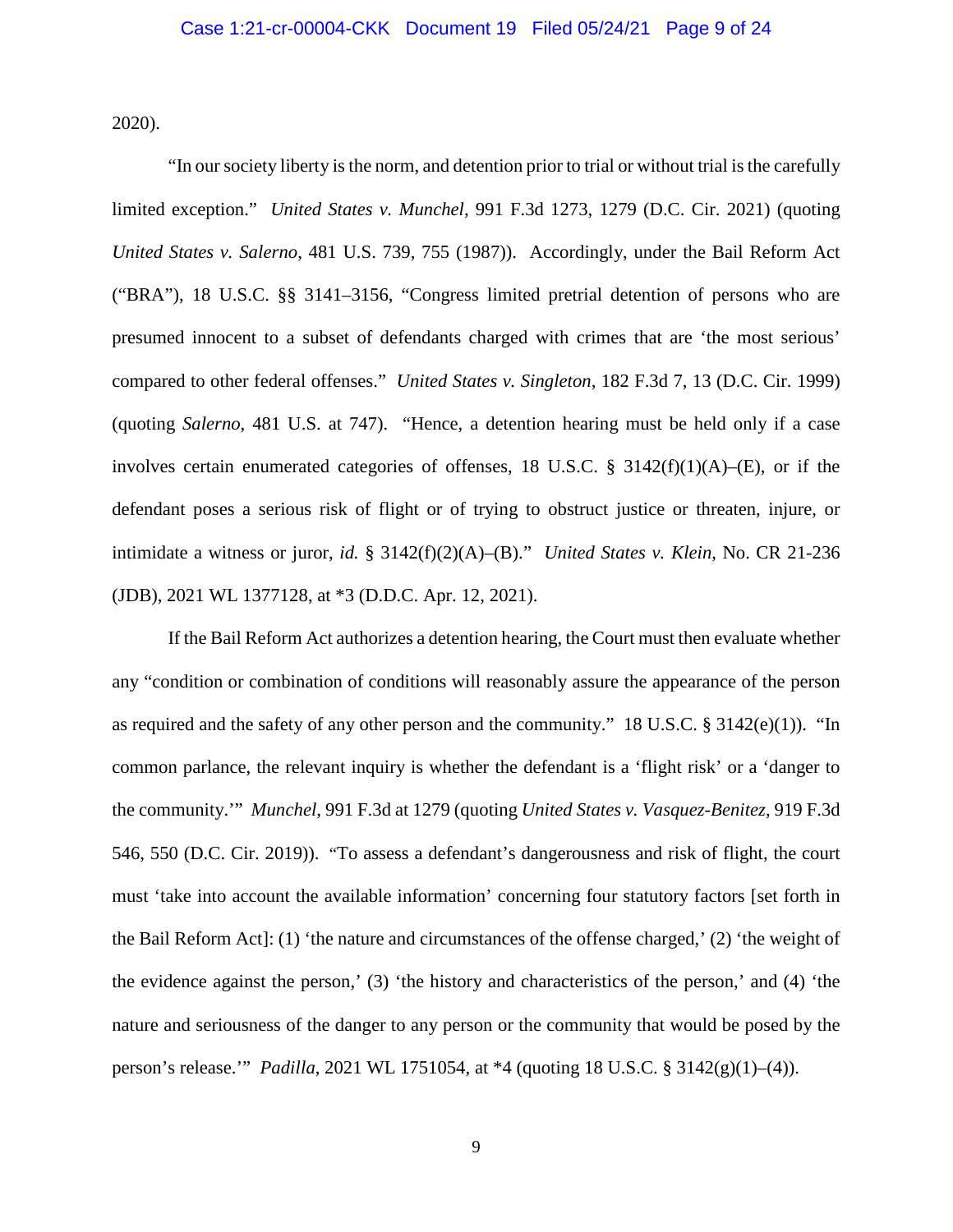## Case 1:21-cr-00004-CKK Document 19 Filed 05/24/21 Page 10 of 24

"To justify detention on the basis of dangerousness, the government must prove by 'clear and convincing evidence' that 'no condition or combination of conditions will reasonably assure the safety of any other person and the community.'" *Munchel*, 991 F.3d at 1279–80 (18 U.S.C. § 3142(f)). This requires the government to prove "by clear and convincing evidence that an arrestee presents an identified and articulable threat to an individual or the community." *Id.* (quoting *Salerno*, 481 U.S. at 751). Alternatively, "[w]hen the basis for pretrial detention is the defendant's risk of flight, the government is required to demonstrate the appropriateness of detention . . . by a preponderance of the evidence." *United States v. Sabol*, No. CR. 21-35-1 (EGS), 2021 WL 1405945, at \*4 (D.D.C. Apr. 14, 2021) (citing *United States v. Xulam*, 84 F.3d 441, 442 (D.C. Cir. 1996)).

#### **III. DISCUSSION**

For the reasons set forth below, the Court determines that the government has adequately shown that Mr. Coffman's pretrial detention is justified under the Bail Reform Act. Accordingly, the Court will **DENY** Mr. Coffman's [12] Motion for Reconsideration of Detention and Request for Pretrial Release.

## **A. Qualification for a Detention Hearing**

As a threshold matter, the Court must determine whether Mr. Coffman is eligible for a pretrial detention hearing under the Bail Reform Act. *See* 18 U.S.C. § 1342(f); *Klein*, 2021 WL 1377128, at \*3. Here, the Court concludes that Mr. Coffman is eligible for a detention hearing under § 1342(f)(1)(E) of the Bail Reform Act. Section  $1342(f)(1)(E)$  provides that the Court "shall" hold a detention hearing, upon the government's motion, in a case including "any felony . . . that involves the possession or use of a firearm or destructive device . . . or any other dangerous weapon . . . " 18 U.S.C. § 1342(f)(1)(E); *see also Munchel*, 991 F.3d at 1281 ("Under 18 U.S.C.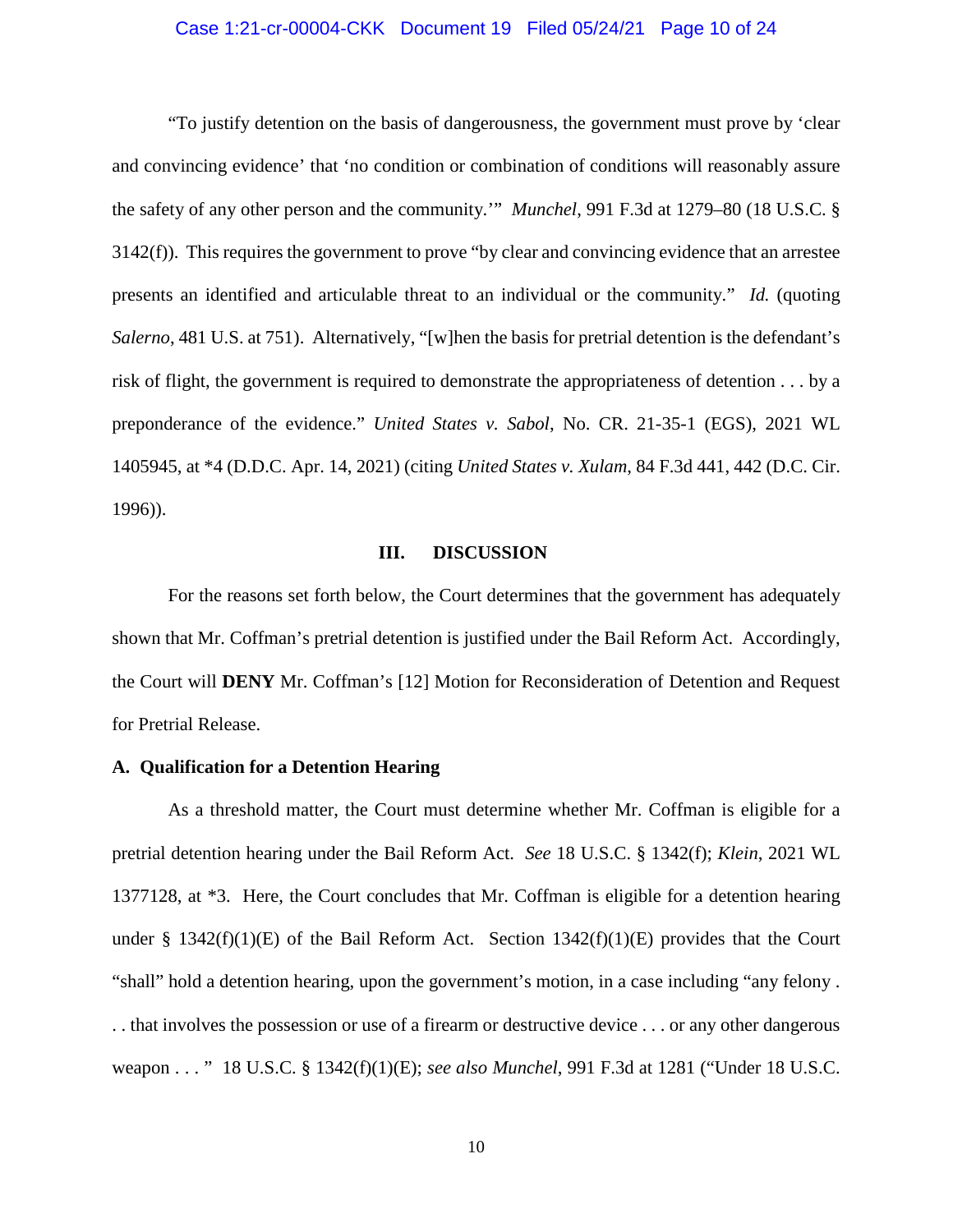### Case 1:21-cr-00004-CKK Document 19 Filed 05/24/21 Page 11 of 24

 $\S$  3142(f)(1)(E), detention is permitted if the case involves any felony . . . that involves the *possession* or use of a . . . dangerous weapon.") (quotation omitted).

The felony charges in Mr. Coffman's Indictment meet this standard. Count One of the Indictment, for example, charges Mr. Coffman with the unregistered possession of Molotov cocktails, defined as a "destructive device," in violation of the 26 U.S.C. § 5861(d). Indictment, ECF No. 5, at 1–2; *see also* 26 U.S.C. § 5845(f) (defining "destructive device"). This felony charge alone is sufficient to trigger a detention hearing under  $\S 1342(f)(1)(E)$  of the Bail Reform Act. Mr. Coffman, moreover, does not dispute his eligibility for a detention hearing under the Bail Reform Act based on the offenses charged in his Indictment. Accordingly, the Court concludes that the pretrial detention hearing under the Bail Reform Act in this case was appropriate.

#### **B. Danger to the Community**

Next, the Court considers whether Mr. Coffman's pretrial detention is justified on the basis of his danger to the community. Under the Bail Reform Act, pretrial detention is appropriate where the government proves "by 'clear and convincing evidence' that 'no condition or combination of conditions will reasonably assure the safety of any other person and the community.'" *Munchel*, 991 F.3d at 1279–80 (quoting 18 U.S.C. § 3142(f)). To determine whether the government has satisfied this standard, the Court applies the four factors set forth in  $\S 3142(g)$  of the Bail Reform Act. *See id.* (citing 18 U.S.C. § 3142(g)(1)–(4)).

#### **1. Nature and Circumstances of the Offenses Charged**

The nature and circumstances of the offenses charged in this case weigh heavily in favor of pretrial detention. *See* 18 U.S.C. § 3142(g)(1). Even setting aside, for a moment, the broader context of January 6, 2021, Mr. Coffman's alleged offense conduct in this case remains undoubtedly serious. First, the Indictment charges Mr. Coffman with felony offenses for the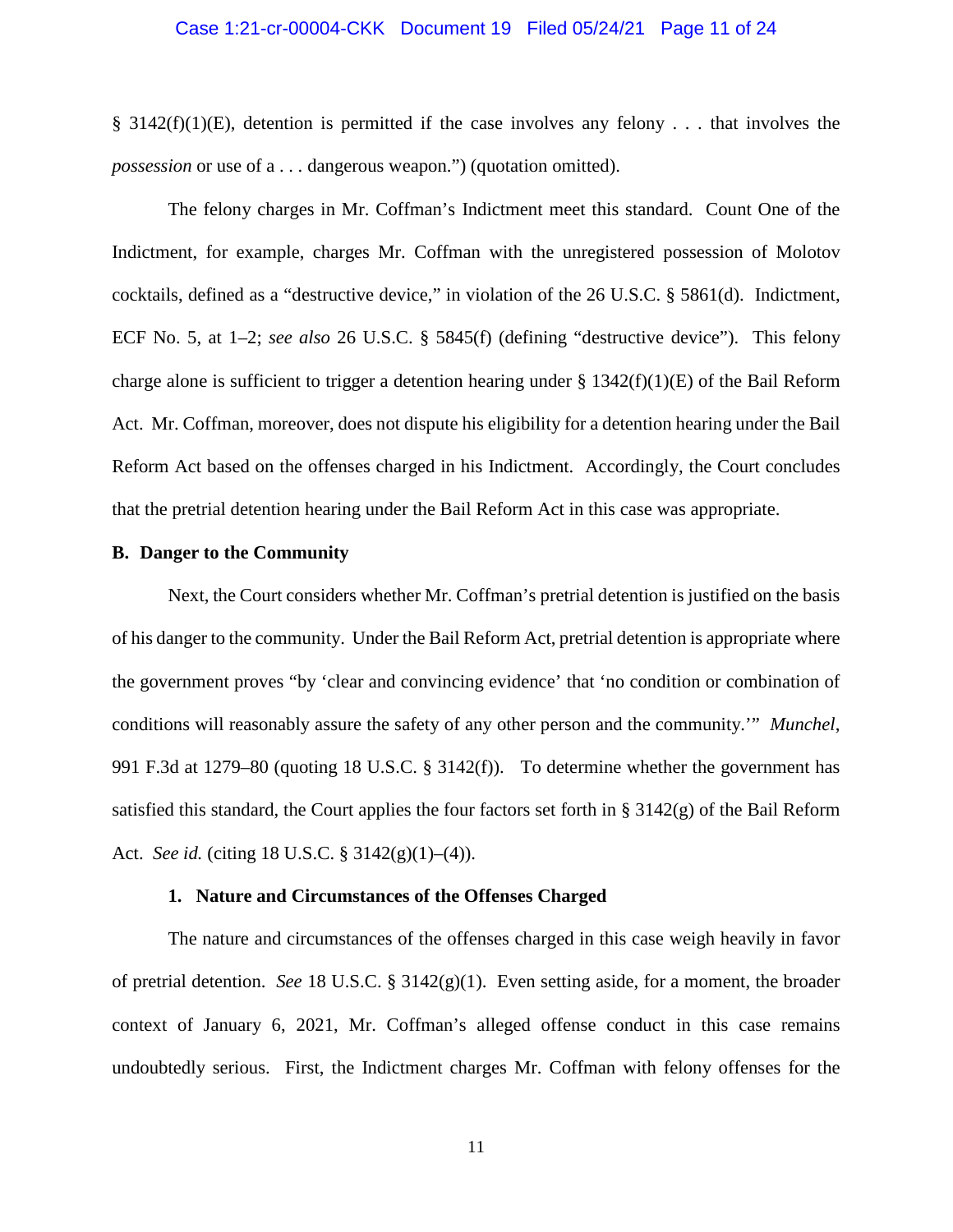## Case 1:21-cr-00004-CKK Document 19 Filed 05/24/21 Page 12 of 24

unlawful possession of multiple handguns, a rifle, and a loaded shotgun—weapons that each carry lethal capacity. *See* Indictment, ECF No. 5, at 1–6; Detention Order, ECF No. 8, at 2. In addition to these firearms, the Indictment also charges Mr. Coffman with the unlawful possession of a "large capacity ammunition feeding device." Indictment, ECF No. 5, at 3. And perhaps most notably, the Indictment charges Mr. Coffman with the unlawful possession of eleven Molotov cocktails, incendiary objects that qualify as "destructive devices." *See id.* at 1–2; 26 U.S.C. § 5845(f). Mr. Coffman himself admitted to law enforcement that these incendiary devices contained "melted Styrofoam and gasoline," which is "an explosive mixture that *has the effect of napalm* insofar as it causes the flammable liquid to better stick to objects that it hits upon detonation." Aff. in Supp. of Compl., ECF No. 1-1, at 3 (emphasis added). There is no benign purpose for possessing this comprehensive collection of lethal weapons. Needless to say, the possession of such destructive weaponry is a serious matter.

The severity of Mr. Coffman's allegedly unlawful weaponry, however, is further compounded by the nature of his possession. To begin, Mr. Coffman stored his multiple firearms, ammunition-feeding device, and Molotov cocktails together in his pickup truck, along with a variety of supplemental weaponry, such as a crossbow with bolts, several machetes, camouflage smoke devices, and a stun gun. *See* Detention Order, ECF No. 7, at 3; Gov't Opp'n, Ex. C, ECF No. 15-3, at 1–14. Mr. Coffman also transported this substantial cache of weaponry over a significant distance, from Alabama into the District of Columbia. *See* disc. *supra* at § I.A. And once in the District of Columbia, Mr. Coffman parked his weapons-filled vehicle on the 300 block of First Street, Southeast, an area proximate to personal residences and numerous government buildings, including the United States Capitol. *See* Detention Order, ECF No. 8, at 2. Transporting an arsenal of firearms, ammunition, machetes, a crossbow, and Molotov cocktails designed to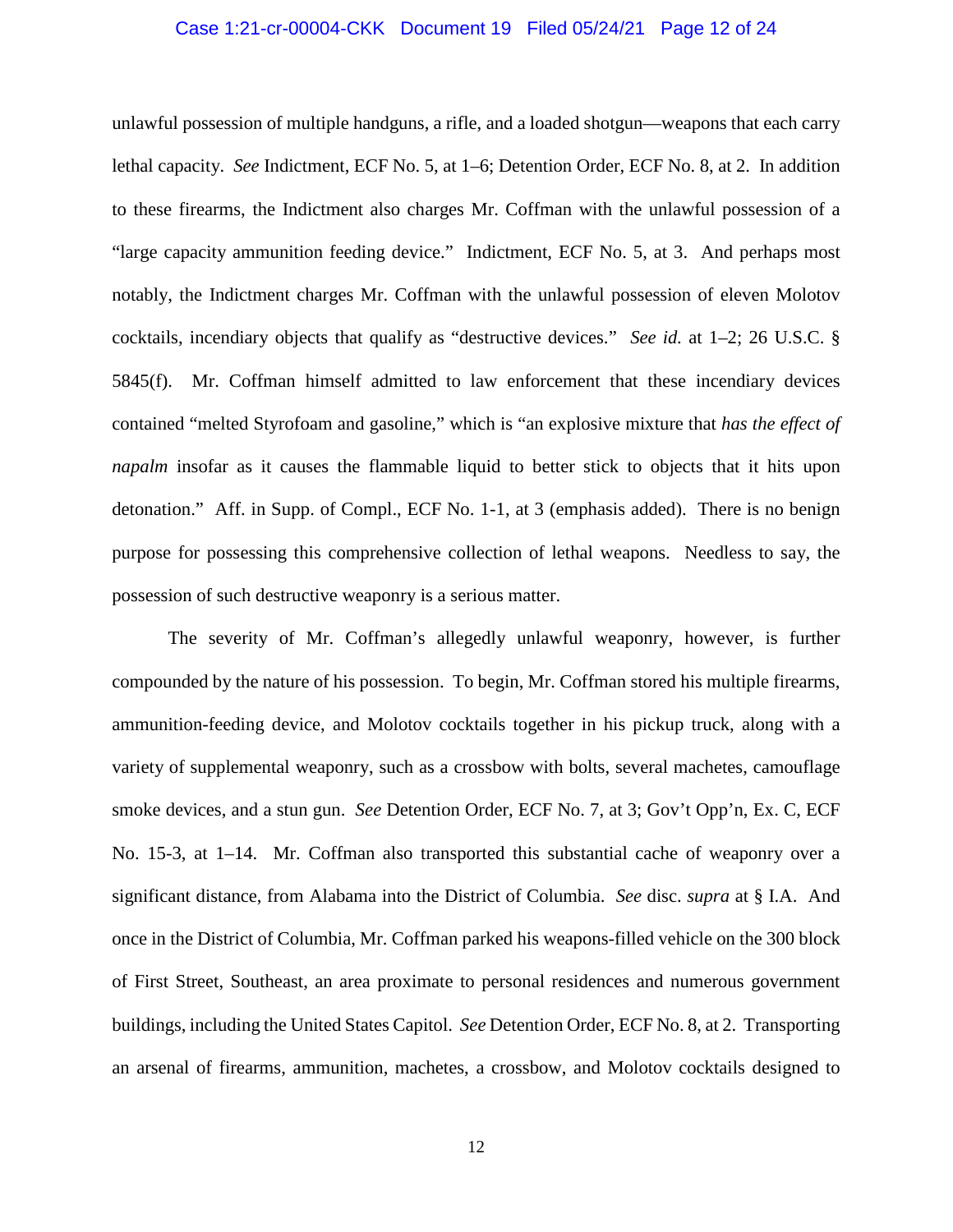## Case 1:21-cr-00004-CKK Document 19 Filed 05/24/21 Page 13 of 24

mimic napalm, into a populous urban area, is conduct of an even more dangerous and serious nature.

Finally, Mr. Coffman's offense conduct in this case clearly *did not* occur in a vacuum. Instead, Mr. Coffman's actions took place on January 6, 2021, in conjunction with the attack on the United States Capitol that unfolded that day. To evaluate the full "nature" of Mr. Coffman's offense conduct in the context of January 6, the Court employs the persuasive framework set forth by Chief Judge Beryl Howell in *United States v. Chrestman*, which considers whether the defendant: (1) "has been charged with felony or misdemeanor offenses"; (2) "engaged in prior planning before arriving at the Capitol"; (3) carried or used a dangerous weapon during the riot; (4) "coordinat[ed] with other participants before, during, or after the riot"; (5) "assumed either a formal or a de facto leadership role in the assault by encouraging other rioters' misconduct"; and (6) the nature of "the defendant's words and movements during the riot," including whether he "damaged or attempted to damage federal property," "threatened or confronted federal officials or law enforcement, or otherwise promoted or celebrated efforts to disrupt the certification of the electoral vote count during the riot." *United States v. Chrestman*, — F. Supp. 3d —, 2021 WL 765662, at \*7–8 (D.D.C. Feb. 26, 2021).

These factors convincingly demonstrate the full severity of Mr. Coffman's offense conduct on January 6. First, Mr. Coffman's seventeen-count Indictment charges him with numerous felony offenses. *See* Indictment, ECF No. 5, at 1–6. Next, the record evidence strongly indicates that Mr. Coffman "engaged in prior planning before arriving at the Capitol" and "came to Washington, D.C. with the intention of causing mayhem and disrupting the democratic process, mandated under the U.S. Constitution, of counting and certifying Electoral College votes." *Chrestman*, 2021 WL 765662, at \*8. For example, GPS tracking showed that Mr. Coffman previously traveled to the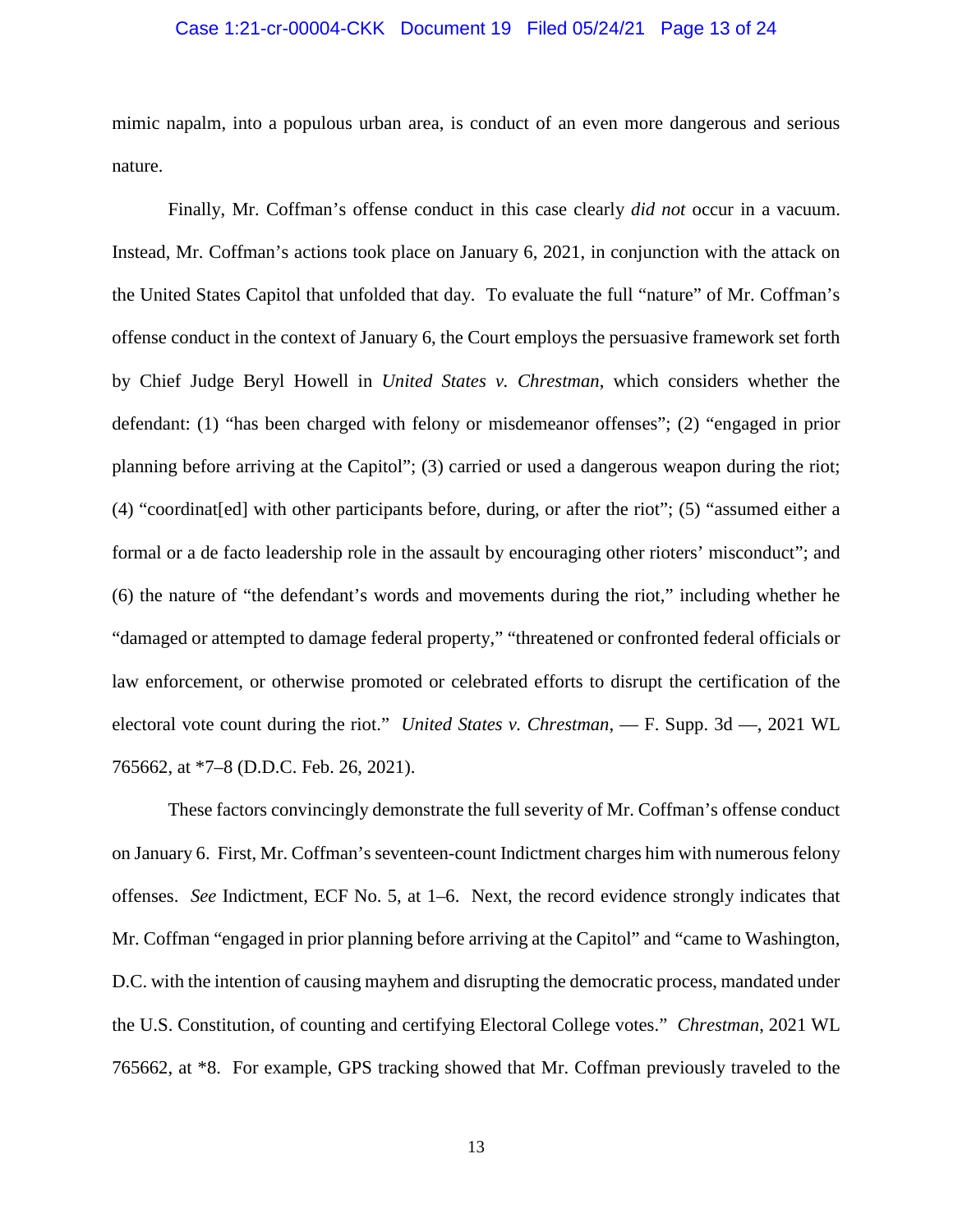## Case 1:21-cr-00004-CKK Document 19 Filed 05/24/21 Page 14 of 24

District of Columbia in December 2020 to drive around the United States Capitol. *See* disc. *supra* at § I.A. And during that same December trip, Mr. Coffman attempted to contact Senator Ted Cruz about his concerns over purported "election fraud." *See id.* Moreover, on the day of January 6, 2021, law enforcement recovered handwritten notes from Mr. Coffman's vehicle, referencing the need to "Overthrow The Men Who Pervert The Constitution." Gov't Opp'n, Ex. I, ECF No. 15-9, at 1. This same note also listed the name of a Democratic member of the House of Representatives, and specifically identified that member as

*Id.* Such evidence, in conjunction with the vast array of weaponry Mr. Coffman brought with him to Washington, D.C., convincingly demonstrates Mr. Coffman's planned intentions to disrupt the business of Congress on January 6, 2021.

 Furthermore, there is also record evidence to suggest that Mr. Coffman personally participated in the January 6, 2021 riots at the Capitol, while he was armed. Specifically, visual evidence shows Mr. Coffman departing his vehicle around 9:15 AM on January 6, 2021, traveling alone towards the United States Capitol. *See* Gov't Opp'n, Ex. B, ECF No. 15-2, at 1–3; *see also* Aff. in Supp. of Compl., ECF No. 1-1, at 3. Photographic evidence from that day then later shows Mr. Coffman gathered with a crowd in the vicinity of the Capitol building. *See* Gov't Opp'n, Ex. B, ECF No. 15-2, at 3. Moreover, when law enforcement searched Mr. Coffman later that evening as he returned to his truck, they recovered a "9mm Smith & Wesson handgun" and a "22 caliber derringer style handgun" on his person. Aff. in Supp. of Compl., ECF No. 1-1, at 2. Taken together, this evidence strongly suggests that Mr. Coffman was at least proximate to the dangerous Capitol riots on January 6, 2021, while carrying two loaded firearms.

 Lastly, it is noteworthy that on January 6, 2021, Mr. Coffman was also carrying contact information for an individual identified by law enforcement as a militia group member from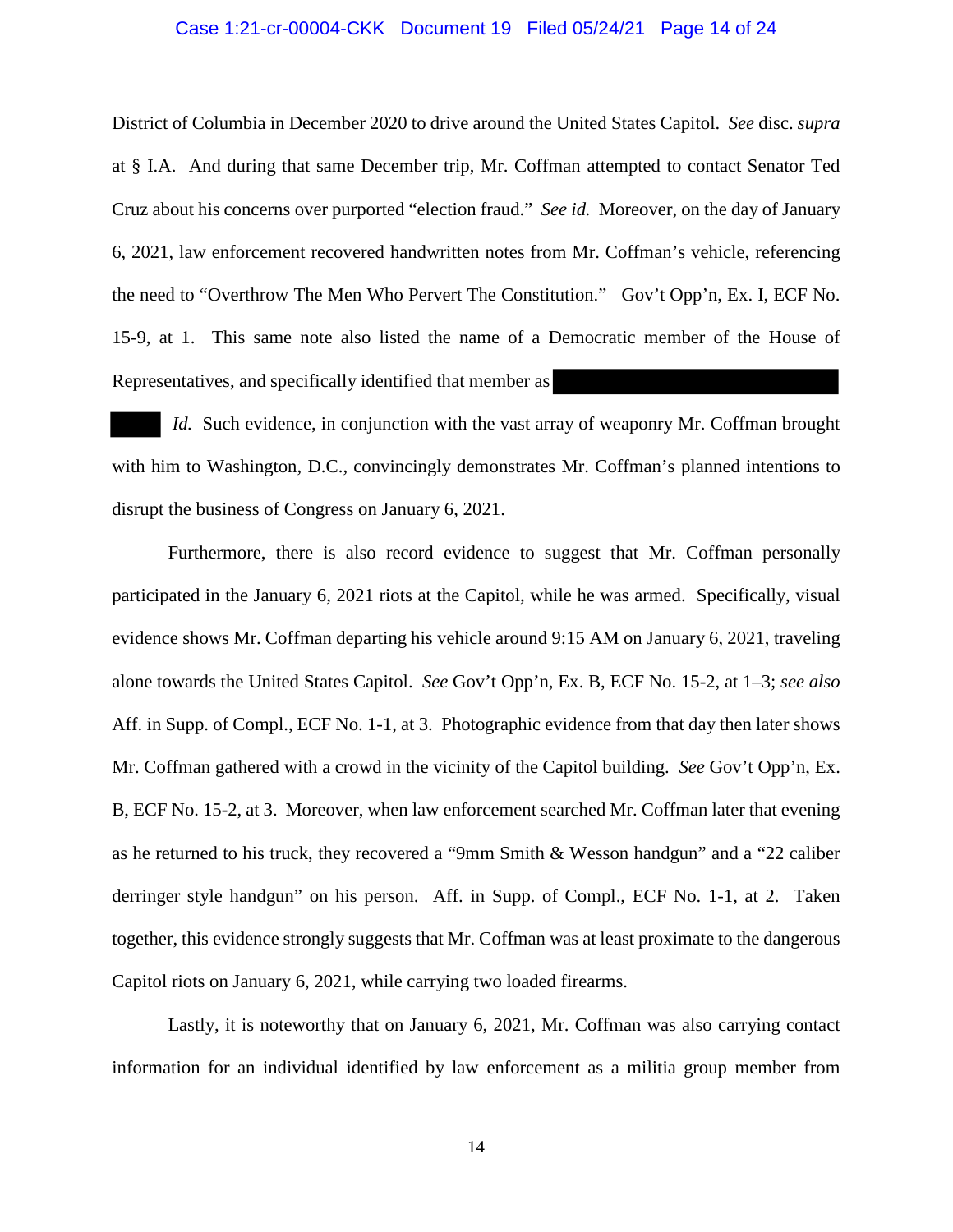#### Case 1:21-cr-00004-CKK Document 19 Filed 05/24/21 Page 15 of 24

Southeast Texas. *See* Gov't Opp'n, Ex. E, ECF No. 15-5, at 1–2. This evidence is further contextualized by Mr. Coffman's prior association with militia groups from Texas, *see id.*, Ex. G, ECF No. 15-7, at 4 (showing 2014 FBI reports), and the recovery of militia-related documents from his residence, *see id.*, Ex. M, ECF No. 15-13, at 1–2. This evidence indicates that Mr. Coffman had potential plans to coordinate with other members of the January 6, 2021 riots at the United States Capitol. *See Chrestman*, 2021 WL 765662, at \*8. The substantial cache of deadly weapons stored in Mr. Coffman's vehicle, parked nearby the Capitol, only reinforces the conclusion that Mr. Coffman had larger ambitions of collaboration on January 6.

In sum, the record evidence outlined above convincingly demonstrates that the nature of Mr. Coffman's offense conduct in this case is overwhelmingly serious. In particular, Mr. Coffman's prior trip to Washington, D.C. in December 2020, his concern over perceived election fraud, his focus on a specific member of the House of Representatives, and, of course, the vast array of deadly weapons he possessed on January 6, speak to "the gravity of the charged offense, as a premeditated component of an attempt to halt the operation of our democratic process." *Chrestman*, 2021 WL 765662, at \*8. Accordingly, § 3142(g)(1) of the Bail Reform Act weighs decidedly in favor of Mr. Coffman's pretrial detention.

## **2. Weight of the Evidence**

The second factor under the Bail Reform Act turns on the "weight of the evidence" against Mr. Coffman. 18 U.S.C. § 3142(g)(2). In applying this factor, some courts have considered the weight of the evidence in support of the government's case against the defendant, *see United States v. Johnson*, 212 F. Supp. 3d 126, 129–30 (D.D.C. 2016), while other courts have considered the weight of the evidence showing that the defendant is a danger to the community, *see United States v. Hunt*, 240 F. Supp. 3d 128, 134 (D.D.C. 2017); *United States v. Whitton*, No. CR 21-35-5 (EGS),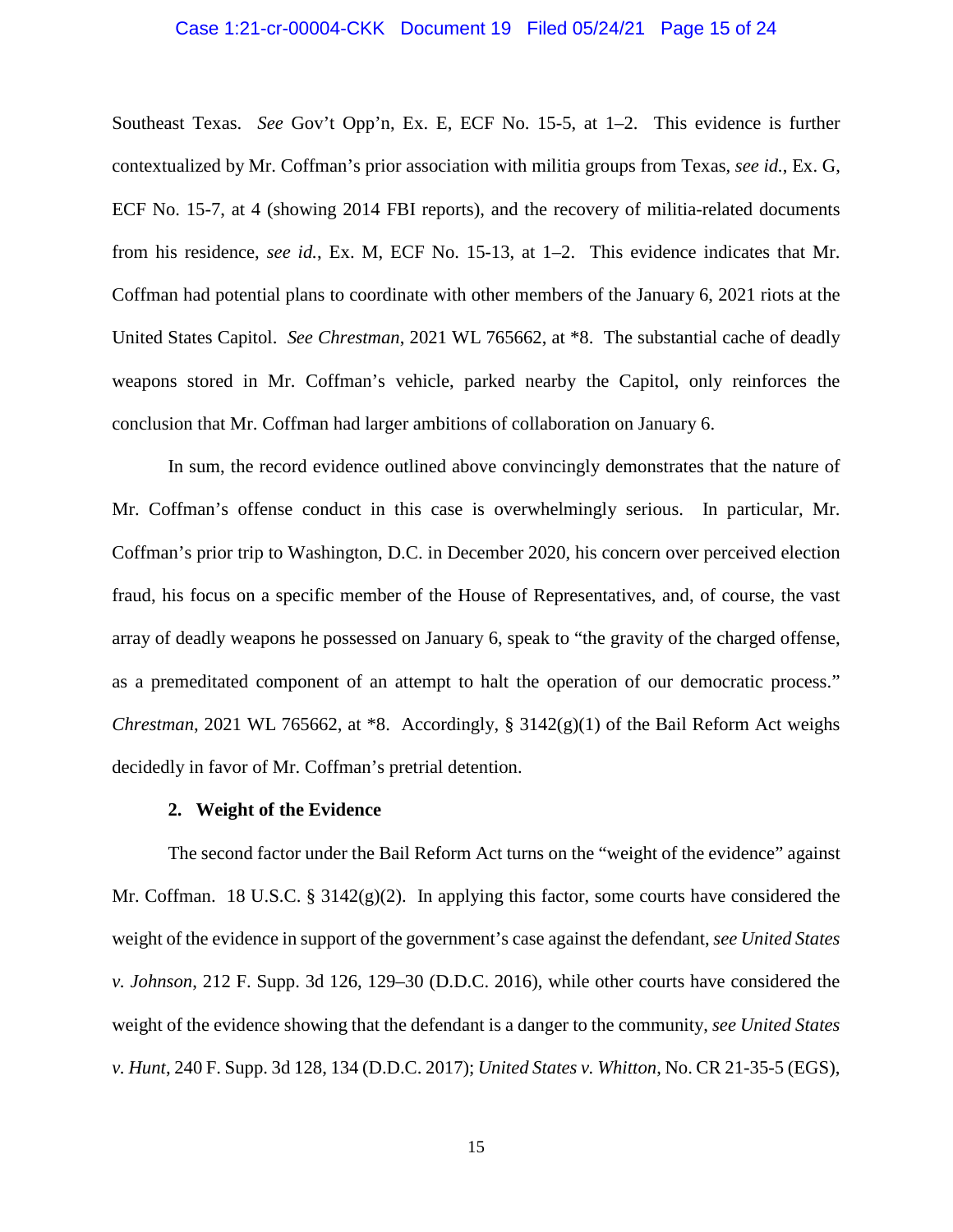#### Case 1:21-cr-00004-CKK Document 19 Filed 05/24/21 Page 16 of 24

2021 WL 1546931, at \*10 (D.D.C. Apr. 20, 2021). Regarding this dichotomy, one court in this jurisdiction persuasively reasoned that "the correct approach lies somewhere between these poles." *United States v. Taylor*, 289 F. Supp. 3d 55, 66 (D.D.C. 2018).

In this case, there is compelling record evidence supporting both the government's specific case against Mr. Coffman and demonstrating more broadly the danger Mr. Coffman presents to the community. As to the former, the government has presented clear photographic evidence showing Mr. Coffman's truck on January 6, 2021 and the specific weapons stored therein. *See* Gov't Opp'n, Ex. C, ECF No. 15-3, at 1–14. There is also strong record evidence demonstrating that the truck and its contents belonged to Mr. Coffman and remained under his direct control on January 6, 2021. *See* Aff. in Supp. of Compl., ECF No. 1-1, at 2. This evidence convincingly supports the government's case against Mr. Coffman for the unlawful possession of certain weapons, as charged in the Indictment. *See* Indictment, ECF No. 5, at 1–6. Next, the government has also proffered robust record evidence demonstrating the danger Mr. Coffman presents to the community. As discussed throughout this Memorandum Opinion & Order, the government has presented credible evidence of Mr. Coffman's possession of numerous lethal weapons, his ties to militia groups, a prior trip Mr. Coffman made to Washington, D.C. to pursue concerns over "election fraud," and lists Mr. Coffman kept identifying the names of specific Democratic officials, accompanied by concerning commentary. *See* disc. *infra* at § III.B.4 (discussing danger to the community). The government has also demonstrated Mr. Coffman's intention to "Use [the] White Pages To Locate People," evidence that further corroborates the danger Mr. Coffman presents to the community. Govt' Opp'n, Ex. M, ECF No. 15-13, at 3. For these reasons, the Court concludes that the "weight of the evidence" against Mr. Coffman favors pretrial detention under the Bail Reform Act. 18 U.S.C. § 3142(g)(2).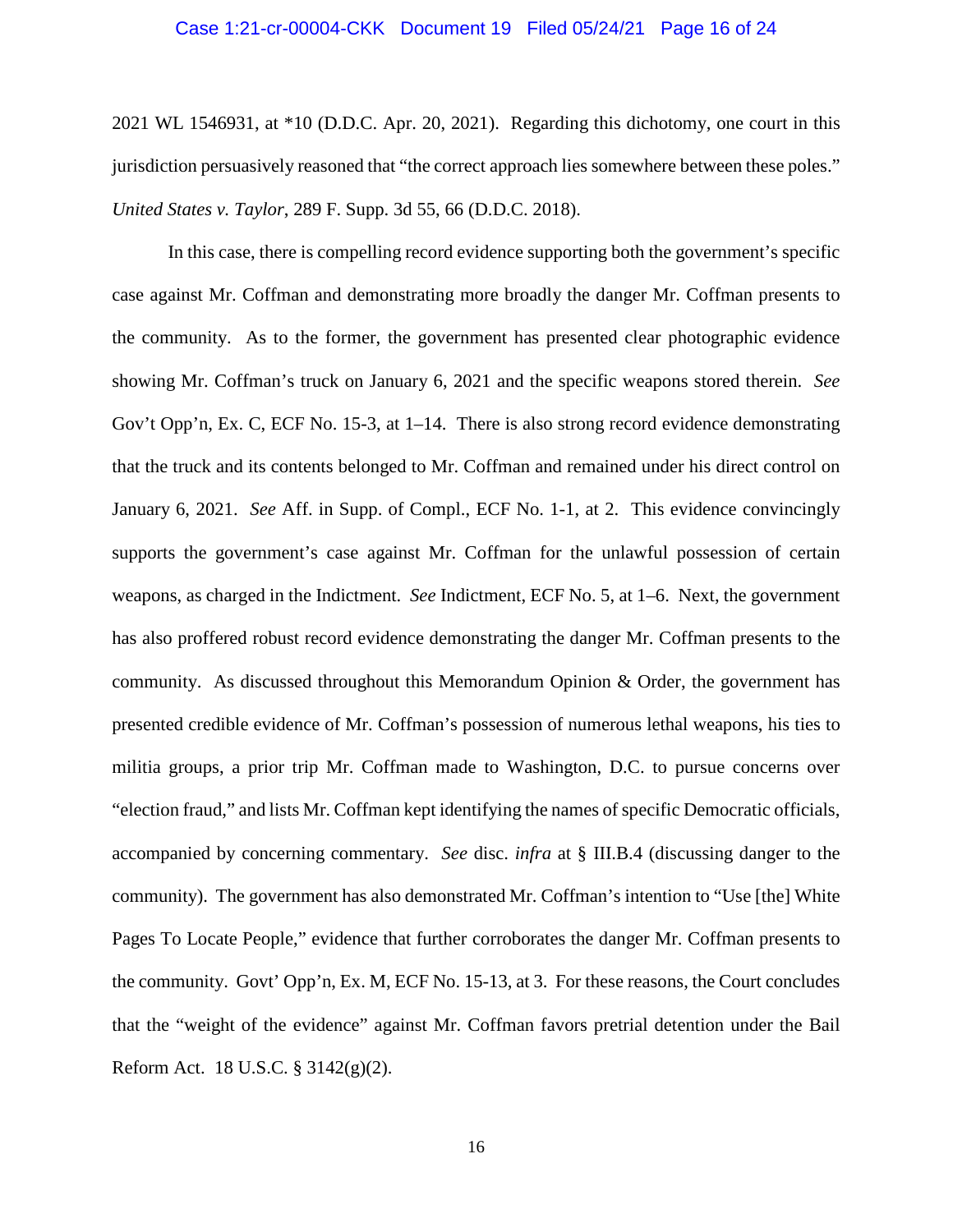## **3. History and Characteristics of Defendant**

Next, the Court considers Mr. Coffman's personal history and characteristics. *See* 18 U.S.C. §  $3142(g)(3)$ . Specifically, the Court focuses on Mr. Coffman's "character, physical and mental condition, family ties, employment, financial resources, length of residence in the community, community ties, past conduct, history relating to drug or alcohol abuse, criminal history, and record concerning appearance at court proceedings." *Id.* § 3142(g)(3)(A). The Court also considers "whether, at the time of the current offense or arrest, [Mr. Coffman] was on probation, on parole, or on other release." *Id.* § 3142(g)(3)(B).

 Certain of these factors weigh in Mr. Coffman's favor. As an initial matter, Mr. Coffman is a 71-year old Army veteran with no criminal history, attributes which support his request for pretrial release. *See* Def.'s Mot. at 1; Pretrial Services Rep., ECF No. 4, at 1. Moreover, Mr. Coffman has proffered evidence to the Court indicating that he suffers from various medical ailments, including

 *See* Def.'s Mot., Ex. 3, ECF No. 12-3, at 3. Mr. Coffman's medical records also show , *see id.*, a fact further supported by statements from his family members given to the FBI, *see* Gov't Opp'n, Ex. N, ECF No. 15-14, at 5. Finally, Mr. Coffman argues that detention at the District of Columbia Jail places him at risk of contracting COVID-19, a matter of heightened concern given his age. *See* Def.'s Mot. at 7–8. Collectively, these factors weigh in Mr. Coffman's favor under  $\S 3142(g)(3)$ .

The record, however, also contains countervailing evidence under  $\S$  3142(g)(3). For example, the government has proffered evidence showing that Mr. Coffman is estranged from his family and has been reported to leave his home for extended periods of time without alerting family members in advance. *See* Gov't Opp'n, Ex. N, ECF No. 15-14, at 1–8. Moreover, the government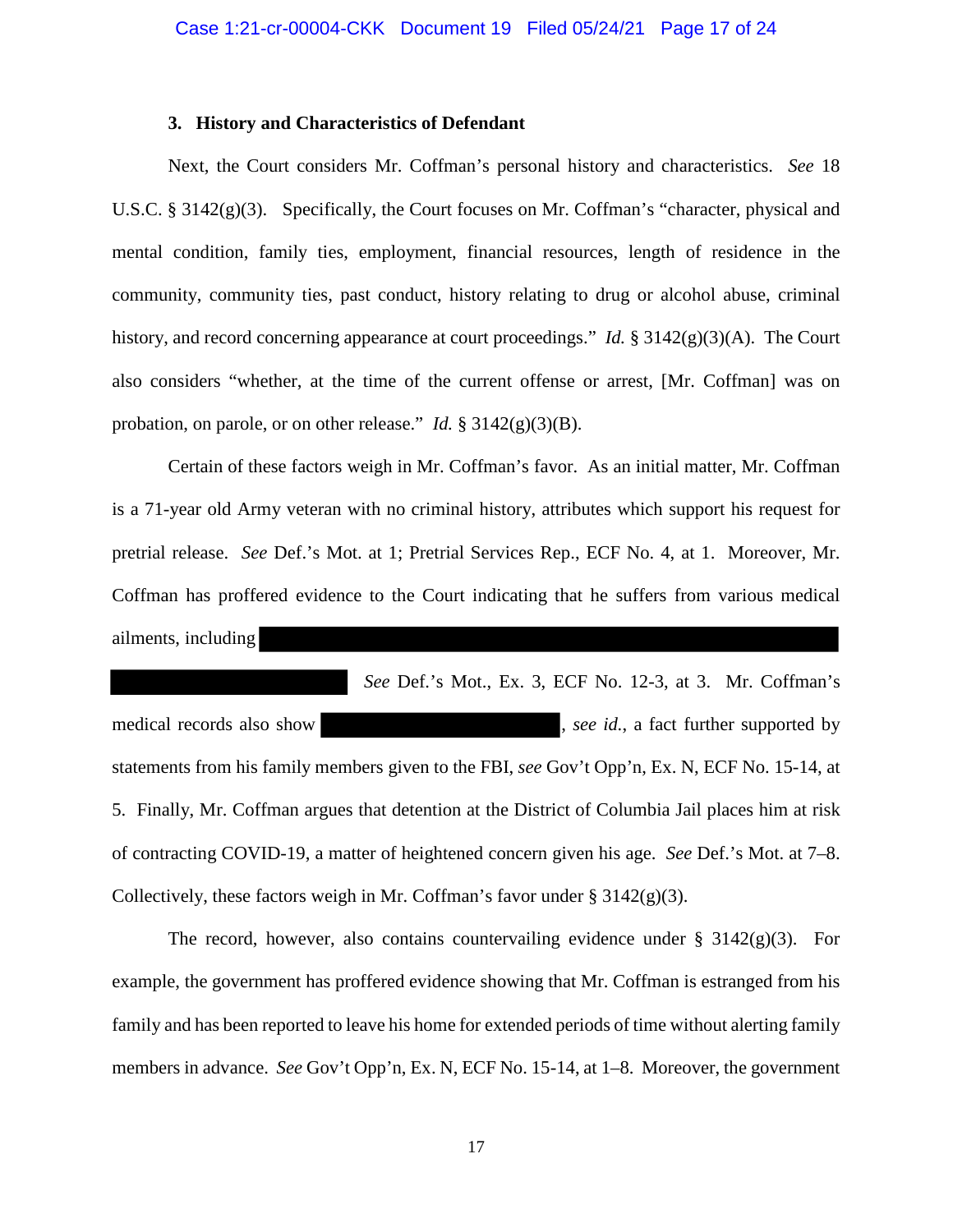## Case 1:21-cr-00004-CKK Document 19 Filed 05/24/21 Page 18 of 24

has provided evidence demonstrating Mr. Coffman's prior connection with militia groups in Texas. In particular, Mr. Coffman previously came to the attention of the FBI in 2014 due to his presence at a militia compound in Texas, where he was in possession of multiple firearms. *See id.*, Ex. G, ECF No. 15-7, at 4. These factors raise questions about Mr. Coffman's community ties and his willingness to engage in armed paramilitary activity.

Finally, while the Court remains cognizant Mr. Coffman's health-related concerns, the record also reflects certain mitigating factors. First, Mr. Coffman's medical records come from the D.C. Jail itself and, therefore, demonstrate that Mr. Coffman has been receiving medication and medical treatment during his pretrial detention period. *See, e.g.*, Def.'s Mot., Ex. 3, ECF No. 12-3, at 1–6. And, as the government notes, Mr. Coffman has not raised any specific complaints about the medical treatment he has received at the D.C. Jail. *See* Gov't Opp'n at 10. Similarly, while COVID-19 remains a public health concern, there are encouraging signs showing that conditions are improving. For example, the General Counsel of the D.C. Department of Corrections reported to the Court on May 14, 2021 that no current residents tested positive for COVID-19 (out of nearly 1,500 total inmates at the D.C. Department of Corrections). Moreover, only two new residents tested positive for COVID-19 upon intake and were subsequently placed in isolation to undergo a quarantine period. Furthermore, COVID-19 vaccines are now available to inmates at the jail and have been administered to a growing number of the jail's population. The efficacy of these vaccines is supported by the Center for Disease Control and Prevention's May 13, 2021 guidance, which explains "that fully vaccinated people no longer need to wear a mask or physically distance in any setting," except as otherwise required by existing laws, regulations, or workplace guidance. *See* Interim Public Health Recommendations for Fully Vaccinated People, https://www.cdc.gov/coronavirus/2019-ncov/vaccines/fully-vaccinated-guidance.html (May 13,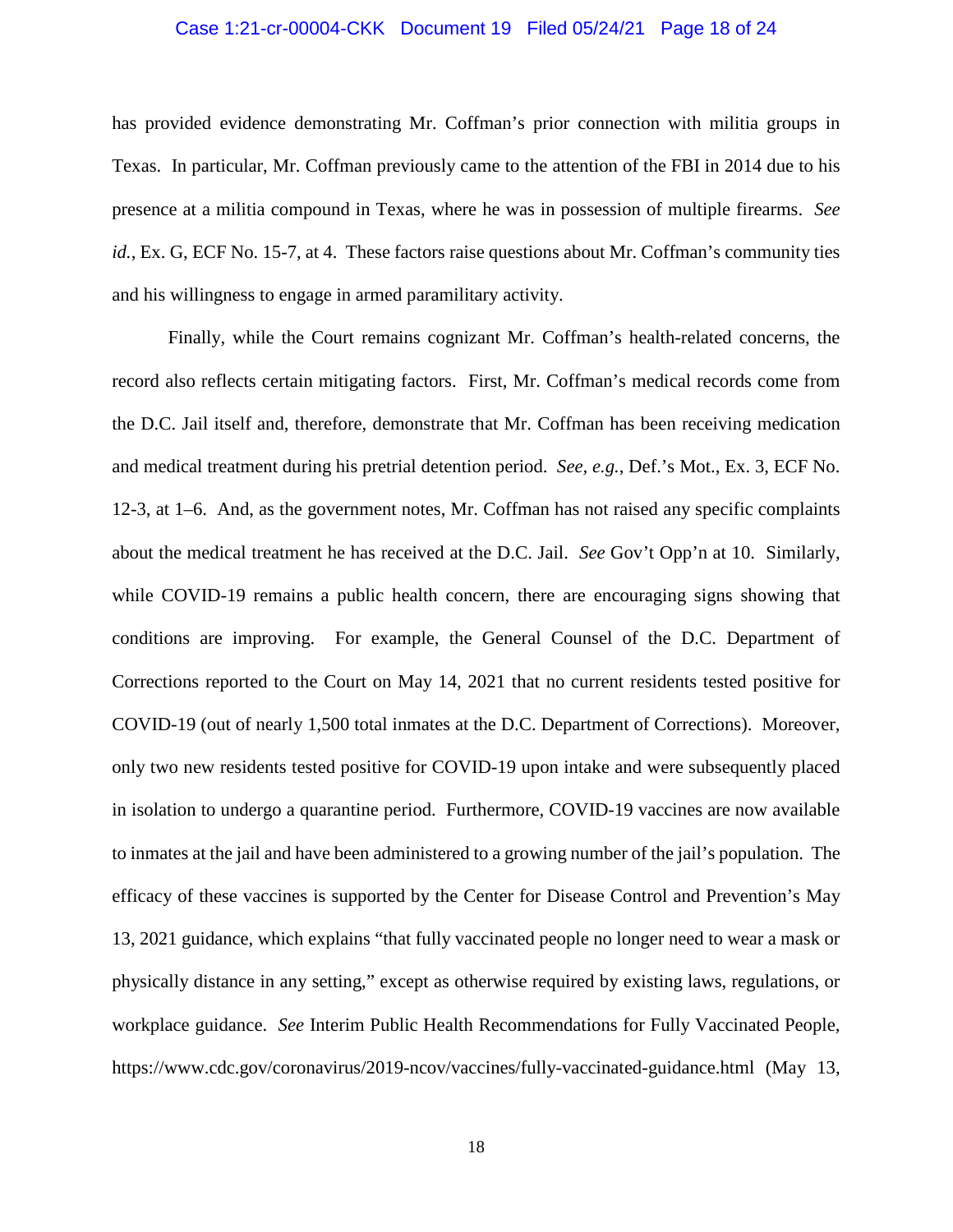2021).

For the reason set forth above, the Court concludes that Mr. Coffman's personal history and characteristics, including his stated medical concerns, are in equipoise. Accordingly, the Court finds the  $\S$  3142(g)(3) factor under the Bail Reform Act does not definitively weigh in favor or against pretrial detention for Mr. Coffman.

## **4. Nature and Seriousness of the Danger**

The final factor for the Court to consider under the Bail Reform Act is the "nature and seriousness of the danger" posed by Mr. Coffman's release. 18 U.S.C. §  $3142(g)(4)$ . Here, the Court conducts a *prospective* analysis, focusing on whether Mr. Coffman's release presents an "identified and articulable threat to an individual or the community." *United States v. Munchel*, 991 F.3d 1273, 1280 (D.C. Cir. 2021) (quotation omitted).

The government has shown, by clear and convincing evidence, that Mr. Coffman's release would present an identifiable and articulable threat to the community. As described above, the evidence in this case displays a concerning pattern of deliberate conduct. First, the government has proffered evidence that Mr. Coffman traveled to Washington, D.C. in December 2020, during which time he drove around the United States Capitol and attempted to drive to the home of Senator Ted Cruz. *See* Gov't Opp'n, Ex. I, ECF No. 15-10, at 1–7. Mr. Coffman then called Senator Cruz's office to discuss concerns over perceived "election fraud." *See id.*, Ex. K, ECF No. 15-11, at 1–3. Staffers at Senator Cruz's office noted that Mr. Coffman seemed "unbalanced" or "not 100% there." *Id.* at 1.

Following this December 2020 trip, Mr. Coffman traveled back to Washington, D.C. on January 6, 2021, bringing with him a substantial cache of dangerous weaponry. These weapons included a 9mm Hi-Point handgun; a loaded Windham Weaponry rifle; a loaded Hatfield Gun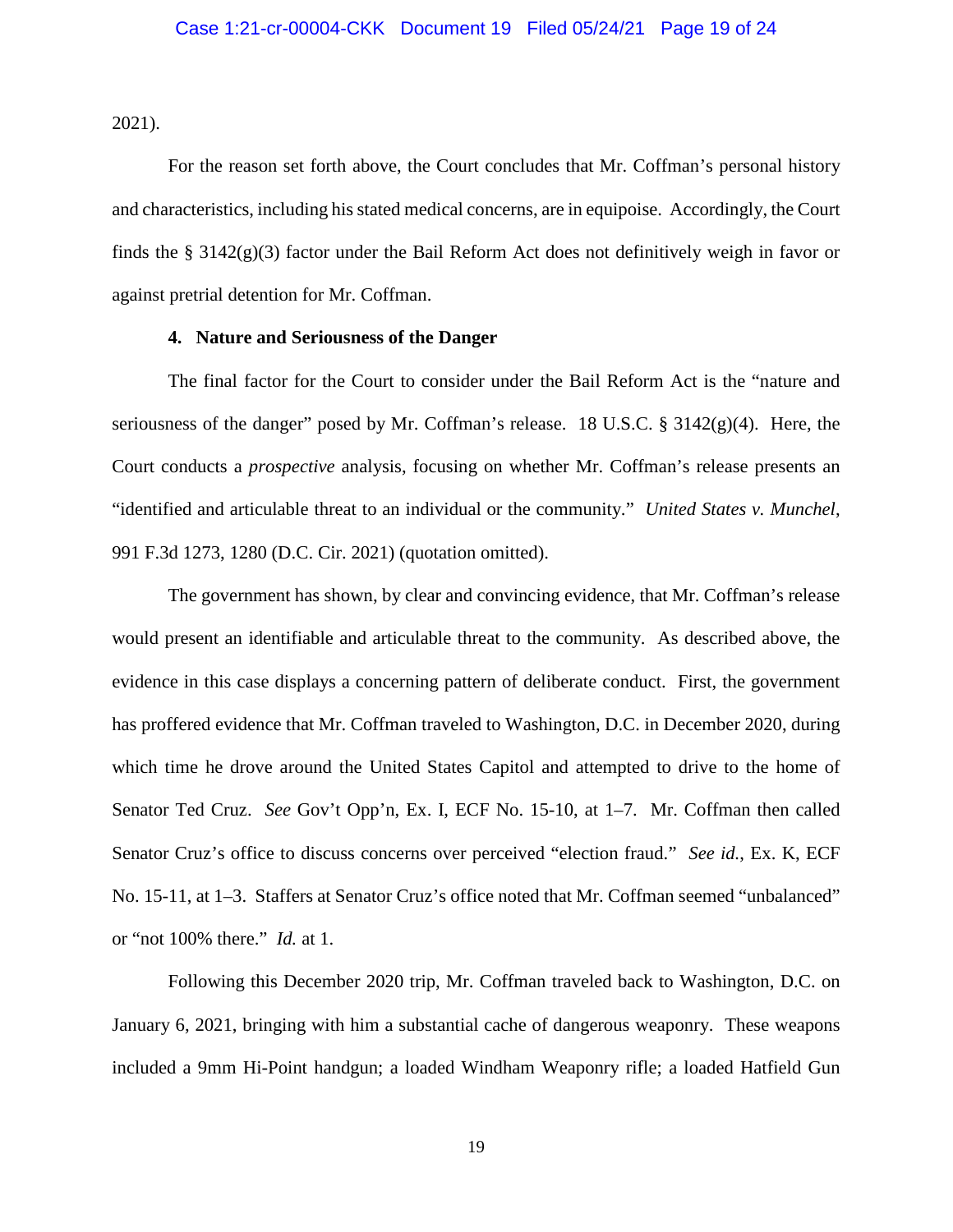## Case 1:21-cr-00004-CKK Document 19 Filed 05/24/21 Page 20 of 24

Company SAS shotgun; several large-capacity ammunition feeding devices loaded with more than ten rounds of ammunition; hundreds of rounds of ammunition; a crossbow with bolts; several machetes; camouflage smoke devices; and a stun gun. *See* Detention Order, ECF No. 8, at 3; Gov't Opp'n, Ex. C, ECF No. 15-3, at 1–14. Mr. Coffman also stored eleven Molotov cocktails in his truck, *id.* at 14, each of which contained "an explosive mixture that has the effect of napalm," Aff. in Supp. of Compl., ECF No. 1-1, at 3. Additionally, Mr. Coffman was personally armed with two firearms on January 6, 2021, and photographic evidence from that day shows Mr. Coffman in a crowd around the United States Capitol. *See* Gov't Opp'n, Ex. B, ECF No. 15-2, at 1–3. On the day of the Capitol riots, Mr. Coffman was also in possession of a handwritten note referencing the need to "Overthrow The Men Who Pervert The Constitution." *Id.*, Ex. I, ECF No. 15-9, at 1. Collectively, this evidence raises serious concerns about Mr. Coffman's desire and ability to engage in politically motivated violence—armed with a substantial array of lethal weapons—to defend against perceived "election fraud."

 This disconcerting picture is reinforced by even more record evidence. Through investigative searches of both Mr. Coffman's vehicle and his Alabama residence, law enforcement officers recovered multiple handwritten lists, which identified specific Democratic officials and public figures by name. *See* disc. *supra* at 4–6. By way of example, it is particularly alarming that on the day of January 6, 2021, Mr. Coffman was in possession of a handwritten note listing the name of a Democratic member of the House of Representatives, and identifying that member

Gov't Opp'n, Ex. I, ECF No. 15-9, at 1.

Moreover, at his residence in Alabama, Mr. Coffman had yet another list identifying additional Democratic figures, along with disparaging commentary next to their respective names. *Id.*, Ex. M, ECF No. 15-13, at 3. This evidence of lists of political officials and public figures, along with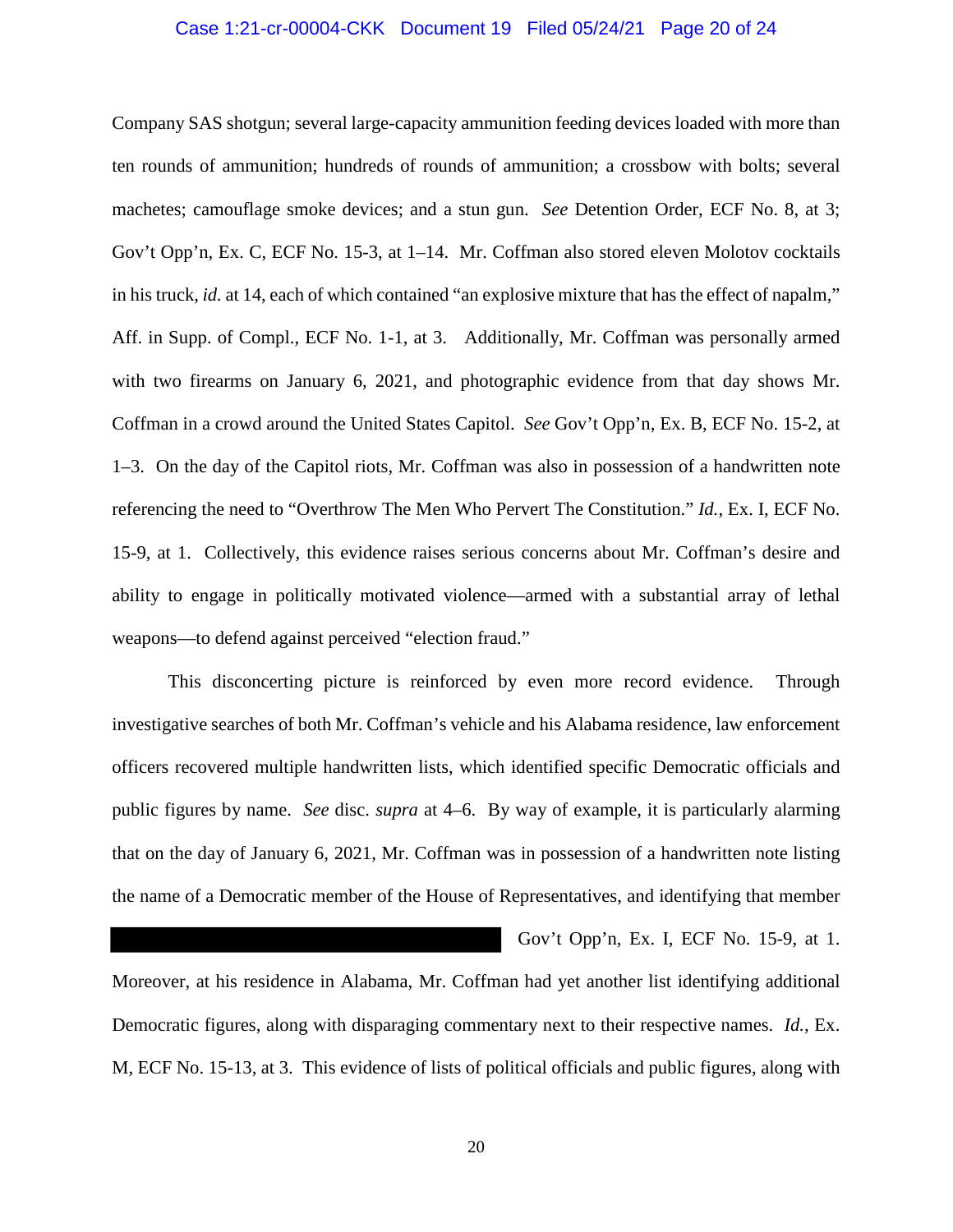## Case 1:21-cr-00004-CKK Document 19 Filed 05/24/21 Page 21 of 24

Mr. Coffman's access to significant weaponry and his demonstrated ability to travel to Washington, D.C., raises serious concerns about Mr. Coffman's intentions and the danger he presents to the community. The fact that Mr. Coffman has already attempted to drive to the Washington, D.C. home of Senator Ted Cruz, *see id.*, Ex. K, ECF No. 15-11, at 2, and also planned to "Use [the] White Pages To Locate People," *Id.*, Ex. M, ECF No. 15-13, at 3, only enhances the credibility of this threat.

Finally, the danger posed by Mr. Coffman's release is further compounded by record evidence showing his militia ties and his possession of additional weaponry at his Alabama residence. In 2014, the FBI identified Mr. Coffman as a participant at Camp Lonestar, a reported gathering place for Texas militia groups that patrol the border for illegal aliens. *See id.*, Ex. G, ECF No. 15-7, at 1–4. At Camp Lonestar, Mr. Coffman was armed with a "crack barrel 12 gauge shotgun and a 9mm pistol." *Id.* at 4. In his motion, Mr. Coffman attempts to downplay any such militia connections, but on the day of January 6, 2021 itself, Mr. Coffman was carrying the contact information for an individual identified by law enforcement as a member of a militia group from Southeast Texas, known as the "American Patriots." *See id.*, Ex. E, ECF No. 15-5, at 1–2. Mr. Coffman was also in possession of an address from Brownsville, Texas, which law enforcement linked to Camp Lonestar. *See id.* at 2. Furthermore, a subsequent search of Mr. Coffman's Alabama residence revealed documents related to yet another militia group called the "Southwest Desert Militia," *see id.*, Ex. M, ECF No. 15-13, at 1–2. And lastly, a search of Mr. Coffman's Alabama residence revealed an additional supply of firearms, ammunition, and liquid-filled mason jars in the same form as the Molotov cocktails Mr. Coffman transported to Washington, D.C. on January 6, 2021. *See* disc. *supra* at 6. This evidence shows Mr. Coffman's association with armed paramilitary operations, as well as his possession of additional weaponry at his residence in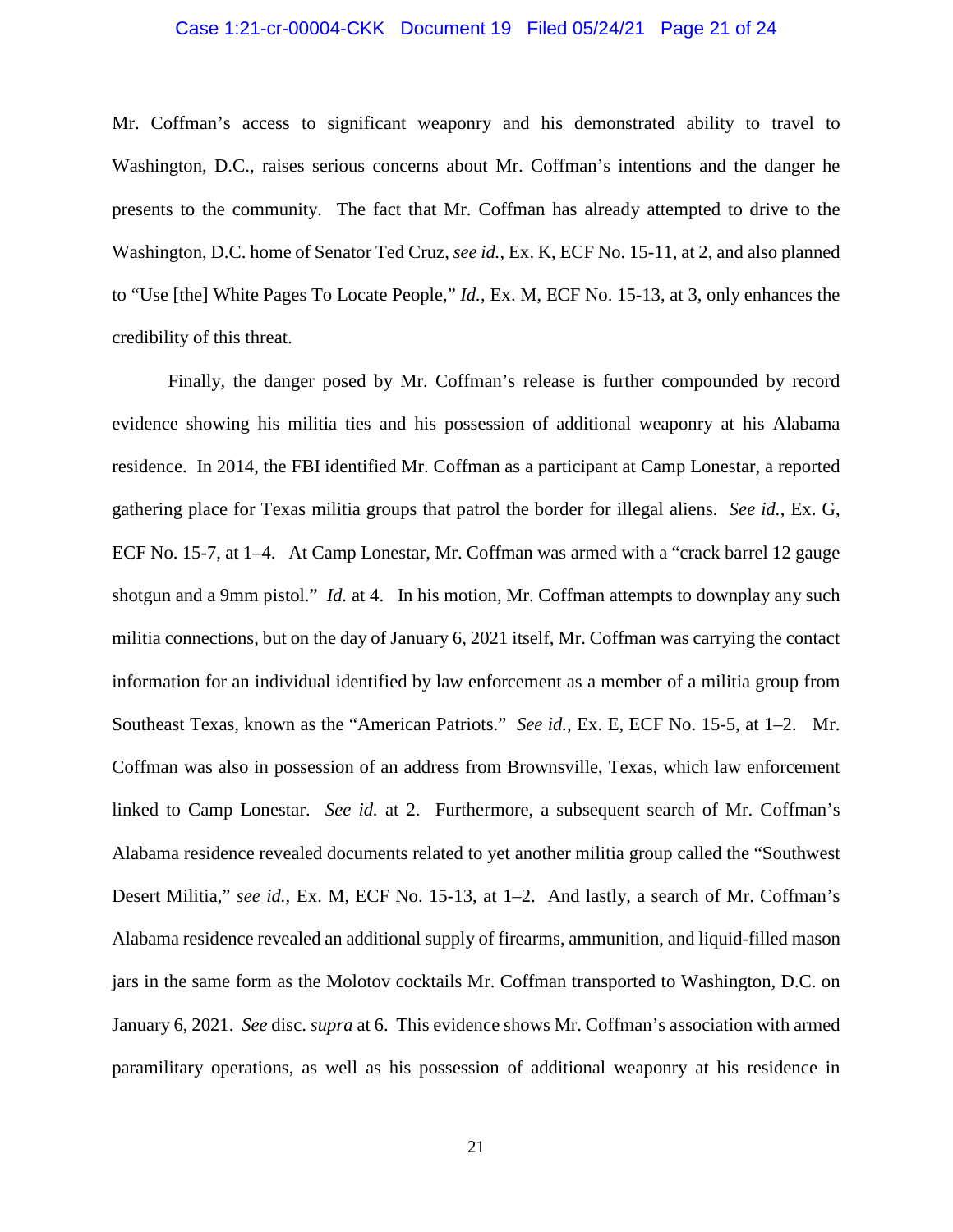## Case 1:21-cr-00004-CKK Document 19 Filed 05/24/21 Page 22 of 24

Alabama. Such evidence only further enhances the credible threat posed to the community by Mr. Coffman's release.

As set forth above, the record contains a variety of compelling evidence demonstrating Mr. Coffman's preparation for the events of January 6, 2021, his possession of substantial weaponry, his militia connections, and his specific targeting of political figures, all of which demonstrate a concrete and prospective threat to the community posed by Mr. Coffman's release. Mr. Coffman has proposed restrictive home detention conditions in Alabama, including random searches of his home and phone, as well as GPS monitoring. *See* Def.'s Mot. at 10. The Court, however, is not persuaded that such conditions will sufficiently address the substantial danger Mr. Coffman poses to the community, described above in detail. Notably, the record evidence shows that Mr. Coffman possessed a large amount of weaponry and ammunition at his residence in Alabama. *See* disc. *supra* at 6. Mr. Coffman also has limited family ties and has a history of unannounced travel, factors which further militate against the efficacy of home confinement. *See* Gov't Opp'n, Ex. N, ECF No. 15-14, at 1–8. Accordingly, the Court is unconvinced that any conditions of release for Mr. Coffman will reasonably assure the safety of the community.

#### \*\*\*\*

For the reasons set forth above, the Court concludes that the government has shown by clear and convincing evidence that no condition or combination of conditions of release for Mr. Coffman will reasonably assure the safety of the community. The Court will, therefore, **DENY** Mr. Coffman's [12] Motion for Reconsideration of Detention and Request for Pretrial Release.

#### **C. Risk of Flight**

The Bail Reform Act separately authorizes pretrial detention where the government proves, by a preponderance of the evidence, that the defendant poses a serious risk of flight. *See* 18 U.S.C.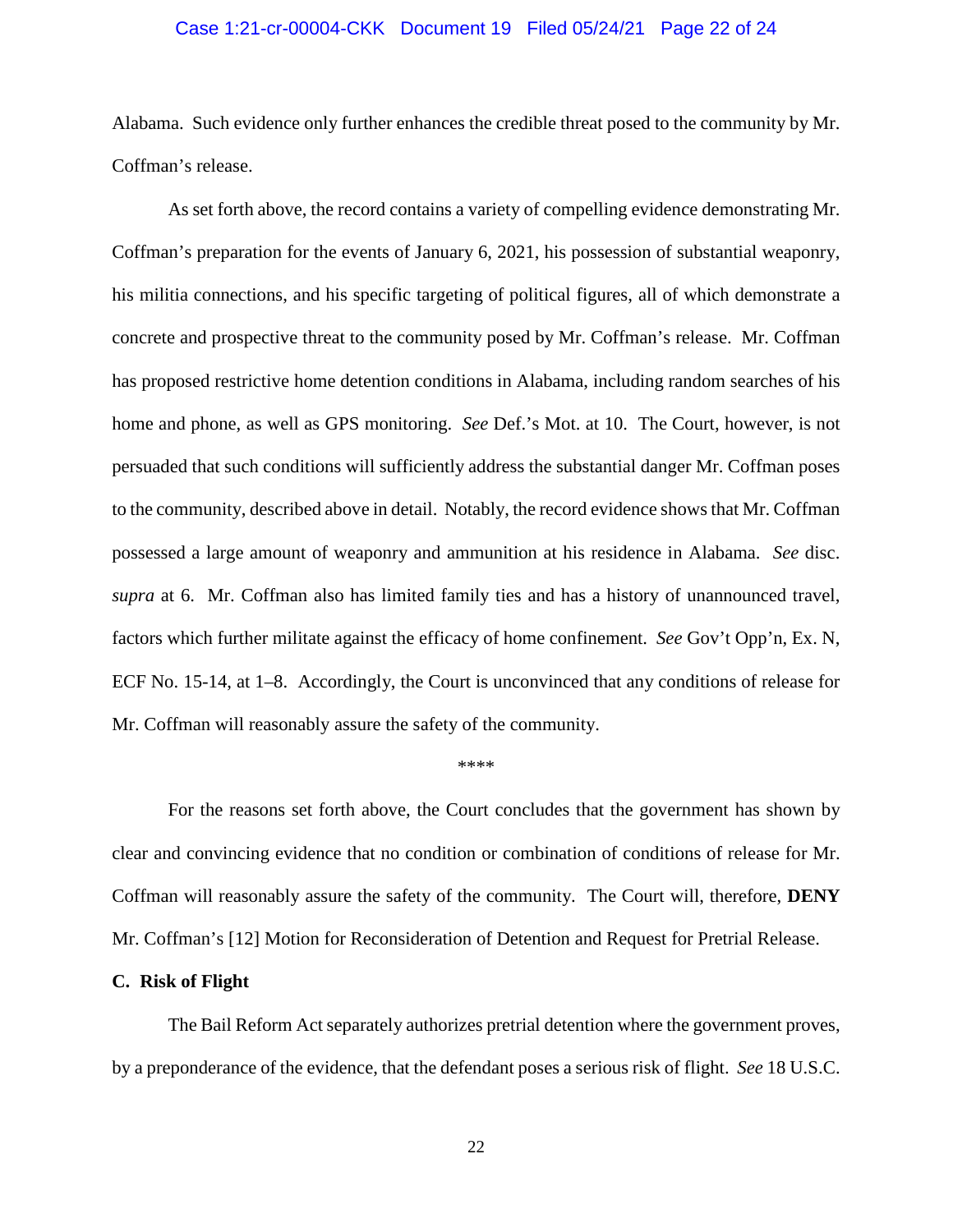## Case 1:21-cr-00004-CKK Document 19 Filed 05/24/21 Page 23 of 24

§ 3142(f)(2)(A); *United States v. Vasquez-Benitez*, 919 F.3d 546, 550 (D.C. Cir. 2019). In assessing a defendant's flight risk, the Court considers the same four factors under the Bail Reform Act used to determine a defendant's "dangerousness" to the community. *See Vasquez-Benitez*, 919 F.3d at 550–51 (citing 18 U.S.C. § 3142(g)(1)–(4)).

In opposition to Mr. Coffman's [12] Motion, the government contends that Mr. Coffman's pretrial detention is also justified because of the flight risk he presents. *See* Gov't Opp'n at 7. The Court agrees. To begin, the serious charges brought against Mr. Coffman in his seventeen-count Indictment, along with the substantial term of imprisonment those charges potentially carry, demonstrate a heightened flight risk in this case. *See* Indictment, ECF No. 5, at 1–6; *United States v. Padilla*, No. CR 21-214 (JDB), 2021 WL 1751054, at \*11 (D.D.C. May 4, 2021). Similarly, there is compelling photographic evidence in the record that supports the government's charges against Mr. Coffman for the unlawful possession of weapons, *see* Gov't Opp'n, Ex. C, ECF No. 15-3, at 1–14, a factor that also shows an enhanced risk of flight. Next, the Court again notes that Mr. Coffman has tenuous family and community ties, along with a demonstrated history of unannounced and prolonged periods of travel. *See id.*, Ex. N, ECF No. 15-14, at 1–8. For example, Mr. Coffman's ex-wife stated to the FBI that Mr. Coffman "would leave the state at random times for extended periods," without telling his family "where [he] went, why he left, or what he was doing." *Id.* at 1. Finally, the Court also finds Mr. Coffman's militia-group ties to be relevant to the flight risk he poses. In particular, the record shows that Mr. Coffman has previously traveled across state lines to a militia gathering Camp Lonestar in Texas, where he stayed for an extended period of time. *See id.*, Ex. G, ECF No. 15-7, at 1–4.

Collectively, this material in the record demonstrates by a preponderance of the evidence that there are no conditions of release that will reasonably assure Mr. Coffman's appearance. This